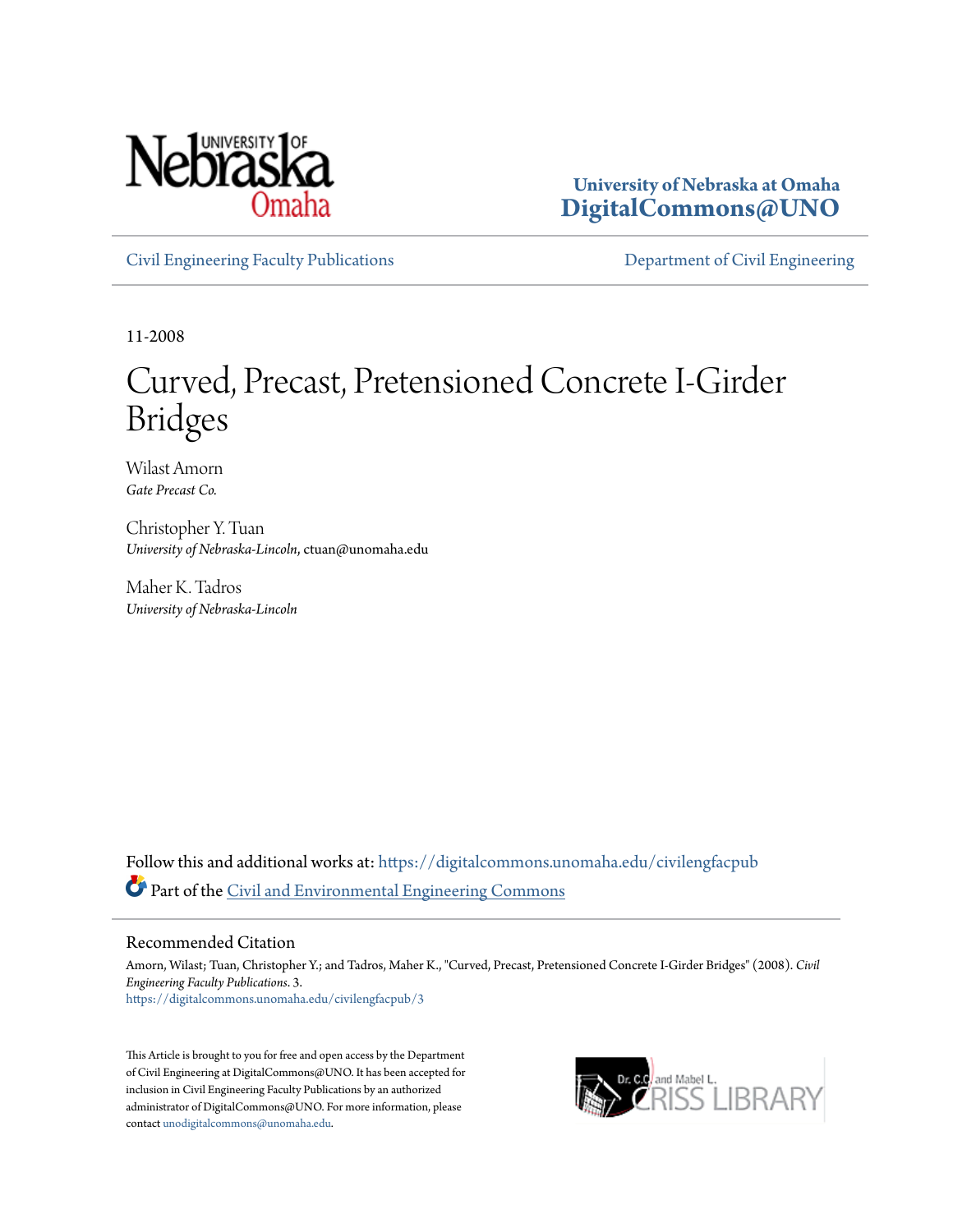# **precast, pretensioned concrete I-girder bridges**

## **Wilast Amorn, Christopher Y. Tuan, and Maher K. Tadros**

**Curved,** 

Modern highway construction frequently requires bridges with horizontally curved alignments. Such bridges can be created by superimposing a curved deck slab onto straight girders or by splicing segmental straight girders on the chords of a curved roadway. Of these two methods, a curved superstructure usually results in simpler construction and better appearance.

Curved steel girders have received considerable attention during the past 15 years. As a result, the American Association of State Highway and Transportation Officials' (AASHTO) *LRFD Bridge Design Specifications*<sup>1</sup> was revised in 2004 and again in 2005 to combine the design of straight and curved steel girders. The concept of using curved, precast, prestressed concrete girders as an alternative to curved steel girders is gradually being recognized by bridge designers. Several projects in Florida, Pennsylvania,<sup>2</sup> Colorado,<sup>3</sup> and Nebraska<sup>4</sup> have demonstrated the cost effectiveness of such an alternative.

A few studies on curved, post-tensioned concrete girder bridges have been published.<sup>2-4</sup> However, curved, pretensioned concrete girder bridges have been common practice in only the Netherlands for over a decade (**Fig. 1**). Curved, pretensioned concrete girder bridges have not gained popularity in the United States.

The pretensioned concrete I-girder is the most economical shape for mass production. Thus, the use of curved, pretensioned concrete I-girders may be potentially more cost effective than the use of curved steel girders and curved, post-tensioned concrete girders. In this paper, the feasibility of long-bed fabrication of curved, precast, pretensioned concrete I-girders and the associated construction issues are discussed. A cost comparison of curved, pretensioned

## **Editor's quick points**

- The use of curved, precast, pretensioned concrete girders has many advantages as an alternative to curved, post-tensioned concrete girders and curved steel girders.
- This paper summarizes the current practice of horizontally curved bridge construction.
- A curved, precast, pretensioned concrete I-girder has the potential to become the most cost-effective system for curvedbridge construction.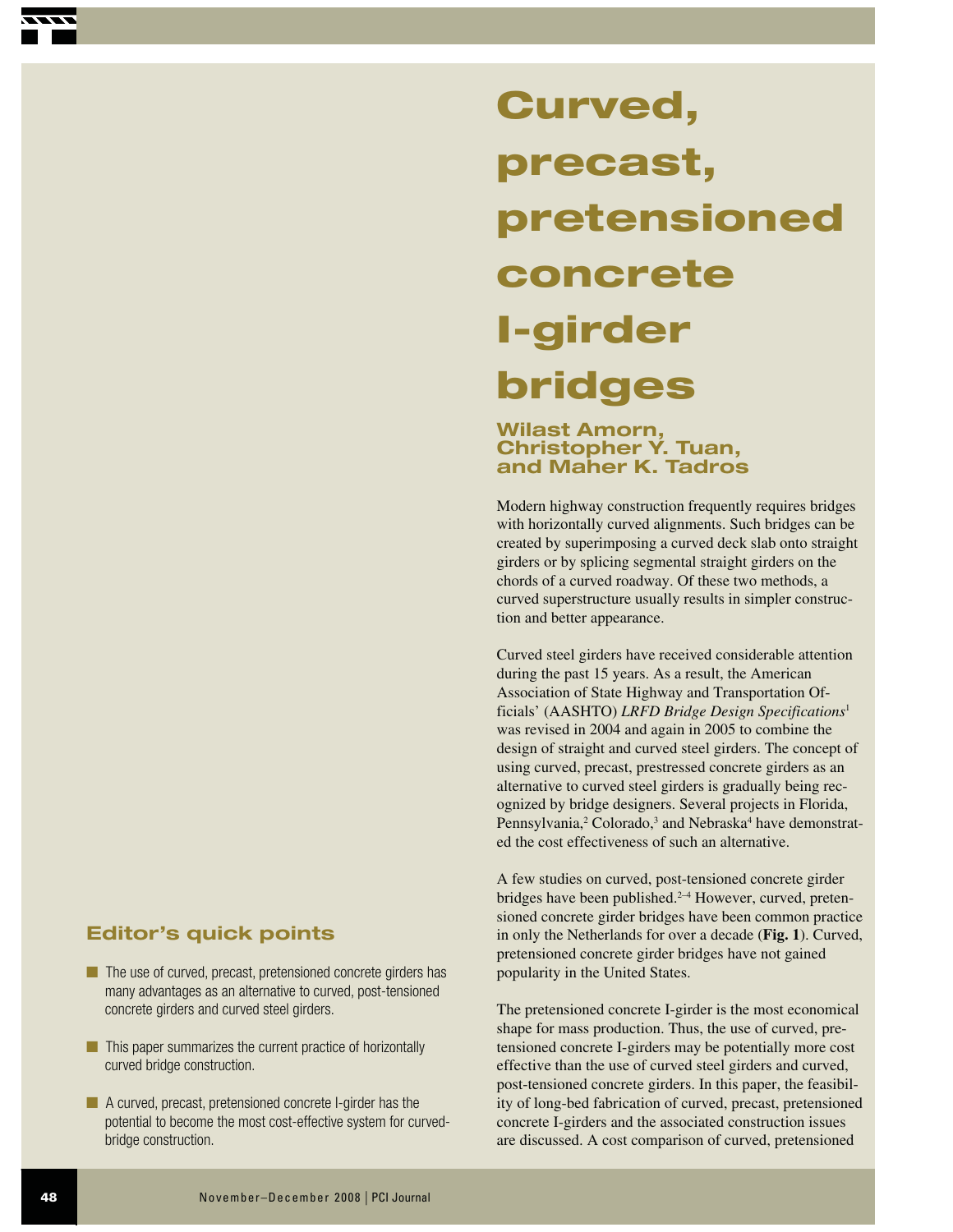and curved, post-tensioned concrete girder bridges is also presented.

## **Analysis of curved beams**

McManus et al.<sup>5</sup> presented analyses of horizontally curved steel girders in 1969. Their survey was limited to work involving curved bridges and monorails loaded normal to the plane of curvature. Zureick<sup>6</sup> presented methods for horizontally curved I-girder analysis in a 1999 paper. Those methods were focused on horizontally curved steel I-girder bridges.

The 2005 interim revisions of the AASHTO LRFD specifications divided the structural analysis methods into two categories: approximate and refined methods. The refined analysis methods, which are applicable to curved, pretensioned concrete I-girders, include the finite-element method and the grillage-analogy method.<sup> $7-12$ </sup> Because these two methods have been widely available in computer programs for curved-bridge analyses, classical methods such as the finite-difference method,<sup>13,14</sup> folded-plate method,<sup>15</sup> and finite-strip method $16,17$  have become less popular.

The V-Load<sup>18</sup> and  $M/R^{19}$  methods are approximate analysis methods. The lateral deflection of bridges with long spans and sharp skew may be significantly underestimated by the V-Load method because the method does not account for the horizontal shear stiffness of the concrete deck or the girder twist. The M/R method is applicable for horizontally curved closed-frame (for example, box girder) bridges. These two approximate methods are best suited for preliminary design, and may be used for final design for bridges with radial or horizontal skew less than 10 degrees.

## **AASHTO specifications for horizontally curved steel girders**

*AASHTO Guide Specifications for Horizontally Curved*  Steel Girder Highway Bridges<sup>20</sup> provides the current practice for the design and analysis of curved-steel-girder bridges. It was first published in 1980, incorporating the allowable-stress-design (ASD) method. The AASHTO guide specifications were subsequently updated under the National Cooperative Highway Research Program (NCHRP) project 12-38 (report  $424$ )<sup>21</sup> in the load-factordesign (LFD) format and published in 2003. During the transition from ASD to LFD, examples were developed in report 424 to illustrate how the new provisions are applied to the design of a curved I-girder and a curved box girder. An effort was initiated in 1999 as the NCHRP project 12-52 to convert the AASHTO guide specifications into the load-resistance-factor-design (LRFD) method (report 563).22 The new provisions are applied to the design of a curved I-girder and a curved box girder.



**Figure 1.** A curved, pretensioned concrete box-girder bridge in Rotterdam, Netherlands, is a prime example of standard practice for bridges in the Netherlands for more than a decade. Courtesy of Spanbeton.

A major construction issue associated with the erection of curved steel I-girders is lateral stability. Due to their low torsional stiffnesses, lateral bracing must be provided for the first several curved I-girders erected. Lateral stability is no longer a concern once a number of curved girders have been erected over piers and abutments with lateral bracings in place between adjacent girders.

### **Curved, precast, prestressed concrete girders**

Curved, precast, prestressed concrete girders have gradually received attention by bridge designers as an alternative to using curved steel girders. For instance, design specifications and commentary for horizontally curved concrete box-girder highway bridges have been developed under the NCHRP project 12-71. Design provisions are also provided in chapter 12, "Curved and Skewed Bridges," of PCI's *Precast Prestressed Concrete Bridge Design Manual*. 23 The simplest way to support a curved roadway is to use straight beams beneath a curved deck. For practical curve radii encountered in highway bridge construction, a curve approximated by 20-ft-long (6 m) chords will appear as a smooth curve. The appearance will be poor if the offset between the arc and the chord segment exceeds 1.5 ft (0.5 m), in which case the use of curved beams may be desirable.

To avoid problems associated with low torsional stiffness, many designers are inclined to use precast, post-tensioned concrete box sections or U-sections for full-length curved beams. The precast concrete box beams are closed at the top to achieve adequate torsional resistance. The maximum span of precast concrete box beams is often limited by the allowable shipping weight. Segmental construction—with drop-in segments between segments cantilevered over the piers—is the most common construction method used for long-span curved box-girder bridges. Diaphragms are often used at girder joints to achieve lateral stability before the concrete segments are post-tensioned in the field.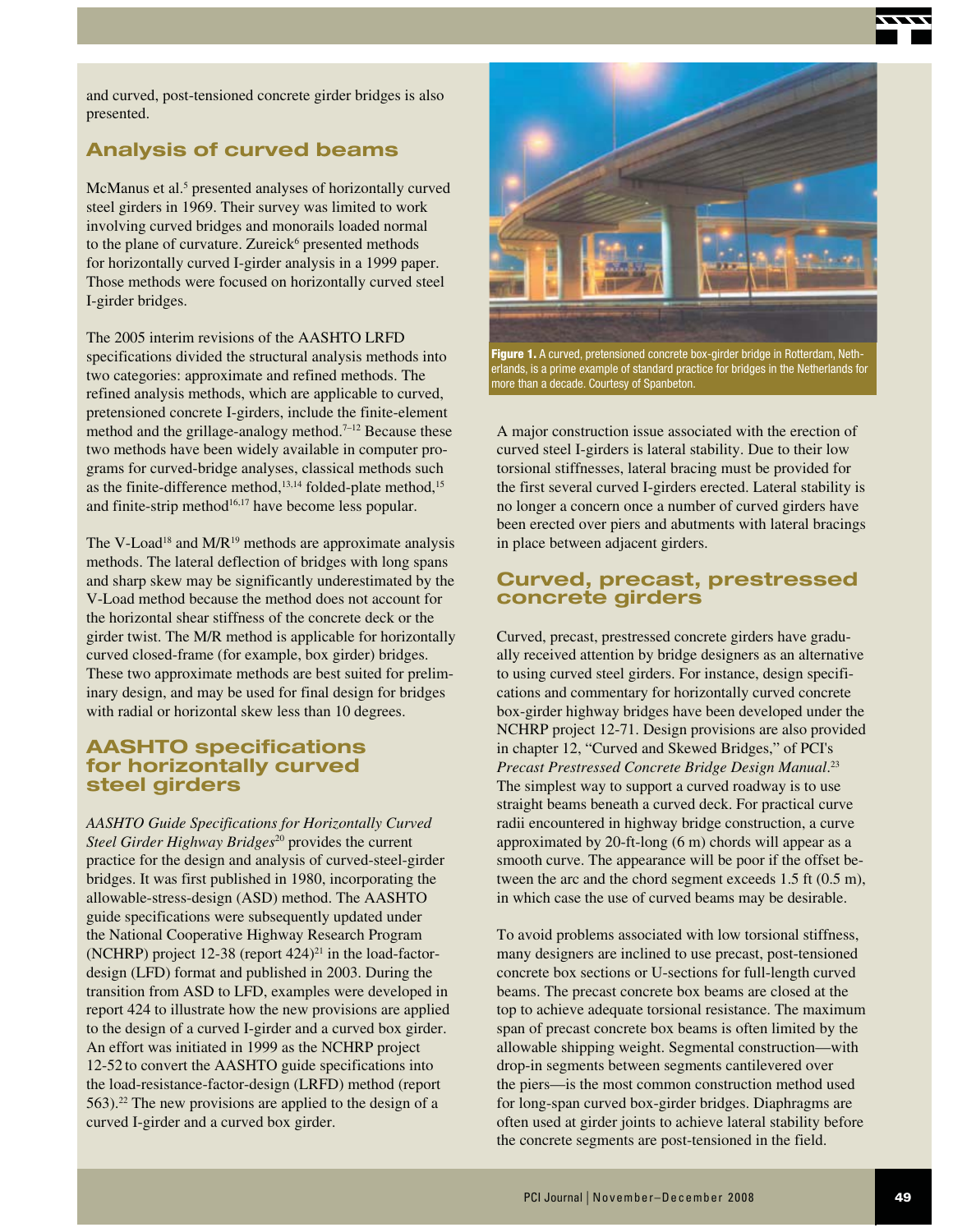

**Figure 2.** The Pennsylvania Department of Transportation used curved, precast, post-tensioned concrete box girders produced by Schuylkill Co. for the Philadelphia Airport renovation. Courtesy of Joseph Nagle, Schuylkill Co.



**Figure 3.** The curved, precast, post-tensioned concrete box girders used for the Philadelphia Airport renovation are in their final position. Courtesy of Joseph Nagle, Schuylkill Co.

## **Box girders**

The curved precast concrete box girders in **Fig. 2** and **3** were used by the Pennsylvania Department of Transportation<sup>2</sup> for the Philadelphia International Airport renovation. Curved, precast, post-tensioned concrete box girders were erected over two and three continuous spans. The radius of curvature was 478 ft (146 m) for the two-span girders and 326 ft (99 m) for the three-span girders. The approximate lengths of the three spans were 92 ft (28 m), 135 ft (41 m), and 92 ft. The chord-segment length of the girders was 20 ft (6 m) and the girders were field spliced at the piers and jointed with cast-in-place concrete diaphragms.

The computer model developed by ABAM<sup>24</sup> was used for the design of the curved precast, post-tensioned concrete box girders. The girders, cross beams, and deck were modeled using one-dimensional grillage elements. The precast concrete girders were post-tensioned at the plant to carry their own weights. Diaphragms were provided for overturning stability. The ultimate strength of the bridge was investigated for two critical stress conditions: placing the cross beam and the deck and imposing the full superimposed dead load and live load on the deck.

The torsion and shear forces at each horizontal angle point between chord segments were analyzed. Twisting moments were produced by the girder self-weight on a simple span and by the deck weight on a continuous span. The twisting moments were resisted by the deck and the cross beams, while the shear forces were resisted by the diaphragm between the chord segments.

## **U-girders**

Summit Engineering Group designed a U-shaped precast concrete girder for a bridge project that spans Interstate 25 just north of the U.S. Route 36 and Interstate 76 interchange in Denver, Colo.<sup>3</sup> The longest span of the bridge (**Fig. 4**) was 200 ft (61 m). Segments that were 100 ft (30 m) long were cantilevered from the piers and supported by temporary shoring (**Fig. 5**). A 100-ft-long drop-in segment was spliced between the cantilevered girders.

The entire precast concrete assembly was post-tensioned in the field. The effect of curvature on primary bending according to the AASHTO LRFD specifications was considered and analyzed by the  $M/R$  method<sup>19</sup> for preliminary design. Grid analysis and three-dimensional finite-element analysis were subsequently conducted for the final design.

The Arbor Road Bridge<sup>4</sup> in Lincoln, Neb., (Fig. 6) is an Interstate 80 overpass and consists of two spans about 142 ft (43.3 m) and 136 ft (41.5 m) long, respectively. The bridge is horizontally curved with a skew of 31 degrees and has a central angle of about 3 degrees. During the design phase, a curved, precast concrete girder was considered as an alternative to a curved steel girder.

The original design was a steel I-girder with a 7.5-in. thick (190 mm), cast-in-place concrete deck slab. Grade 50 ksi (345 MPa) steel plate was to be used on parts of the I-girder to allow a girder depth of 43.5 in. (1100 mm), which increased to 67.5 in. (1710 mm) at the pier. The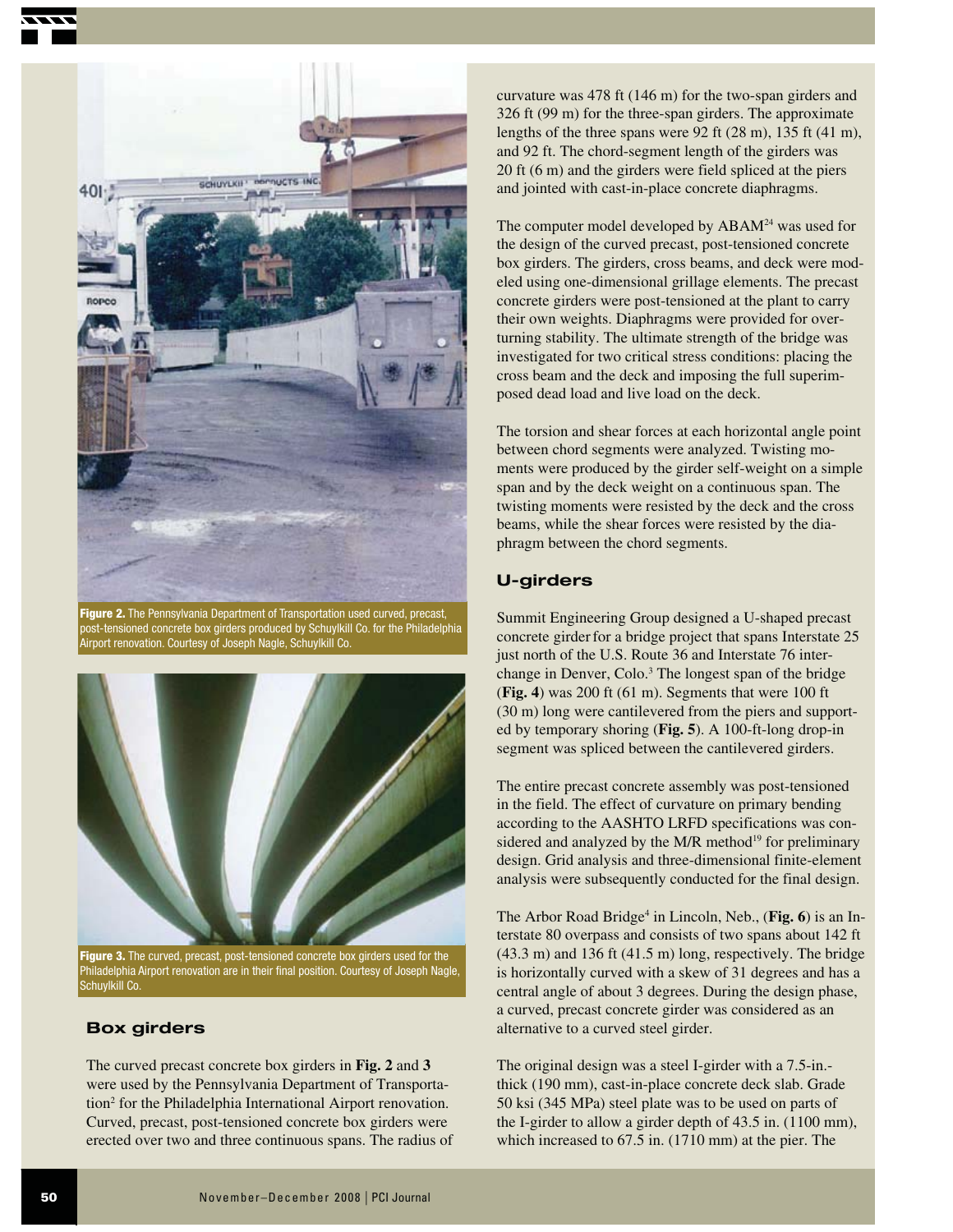superstructure consisted of five girder lines spaced at 8 ft (2.4 m). Intermediate steel diaphragms were spaced at about 18.5 ft (5.6 m).

The concrete alternative consisted of four girder lines spaced at 9.33 ft (2.8 m). The concrete alternative used a prismatic U-girder section, which is 45.8 in. (1160 mm) deep at its left web and 43.5 in. (1100 mm) deep at its right web to match the 5.5% cross slope super elevation. The bottom flange of the U-girder is 5 in. (127 mm) thick for most of the girder length and is thickened to about 12 in. (300 mm) at the pier end to accommodate the negative moment requirements in that area. The girder web thickness is 7.75 in. (197 mm) at the top and was increased to 8.25 in. (210 mm) at the bottom to facilitate removal of the steel forms inside the U shape.

Each precast concrete girder consists of four straight segments: three are the standard 40 ft (12.2 m) steel form length and the fourth, near the pier, varies in length for each of the girders. Internal concrete diaphragms, about 5.5 in. (140 mm) wide, were placed at the bend between the adjacent straight segments.

Although the construction took longer than expected, the precast, prestressed concrete option turned out to be more cost effective than the steel option. It is anticipated that minimizing the number of field construction steps and performing as much of the post-tensioning at the precasting facilities as possible would significantly expedite the construction.

#### **I-girders**

To the authors' knowledge, curved, precast concrete I-girders are not produced as a single piece. The splicedgirder technique has been used for curved bridges with radii as sharp as 500 ft (152 m), but only with concrete Igirders that are precast as straight pieces. Straight I-girders have been used as chords to create angle changes at splice locations at the site.

To accommodate post-tensioning ducts and reinforcement, the minimum web thickness of the bulb-tees and standard precast concrete I-girders should be 7 in. to 8 in. (180 mm to 200 mm). The splice area must be wide enough for the post-tensioning duct to curve at an acceptable radius in plan. Chapter 12 of the *Precast Prestressed Concrete Bridge Design Manual* provides guidelines for the analysis and design of curved, prestressed concrete bridges using the spliced-girder technique. The Annacis Channel Bridge<sup>25</sup> in British Columbia, Canada; the Moore Haven Bridge in Florida; and the Loysburg Bypass Bridge<sup>26</sup> in



**Figure 4.** Summit Engineering Group designed a U-shaped, precast, posttensioned concrete box-girder bridge for Interstate 270 that spans Interstate 25 just north of the U.S. Route 36 and Interstate 76 interchange in Denver, Colo. Courtesy of Gregg Reese, Summit Engineering.



**Figure 5.** The 100-ft-long segments were cantilevered from the piers and supported by temporary shoring for the Interstate 270 bridge in Denver, Colo. Note: 1 ft = 0.305 m. Courtesy of Gregg Reese, Summit Engineering.



**Figure 6.** The Arbor Road Bridge in Lincoln, Neb., is a two-span, horizontally<br>Pennsylvania are examples.<br>Curved, precast concrete–girder bridge with a skew of 31 degrees and a central angle of about 3 degrees.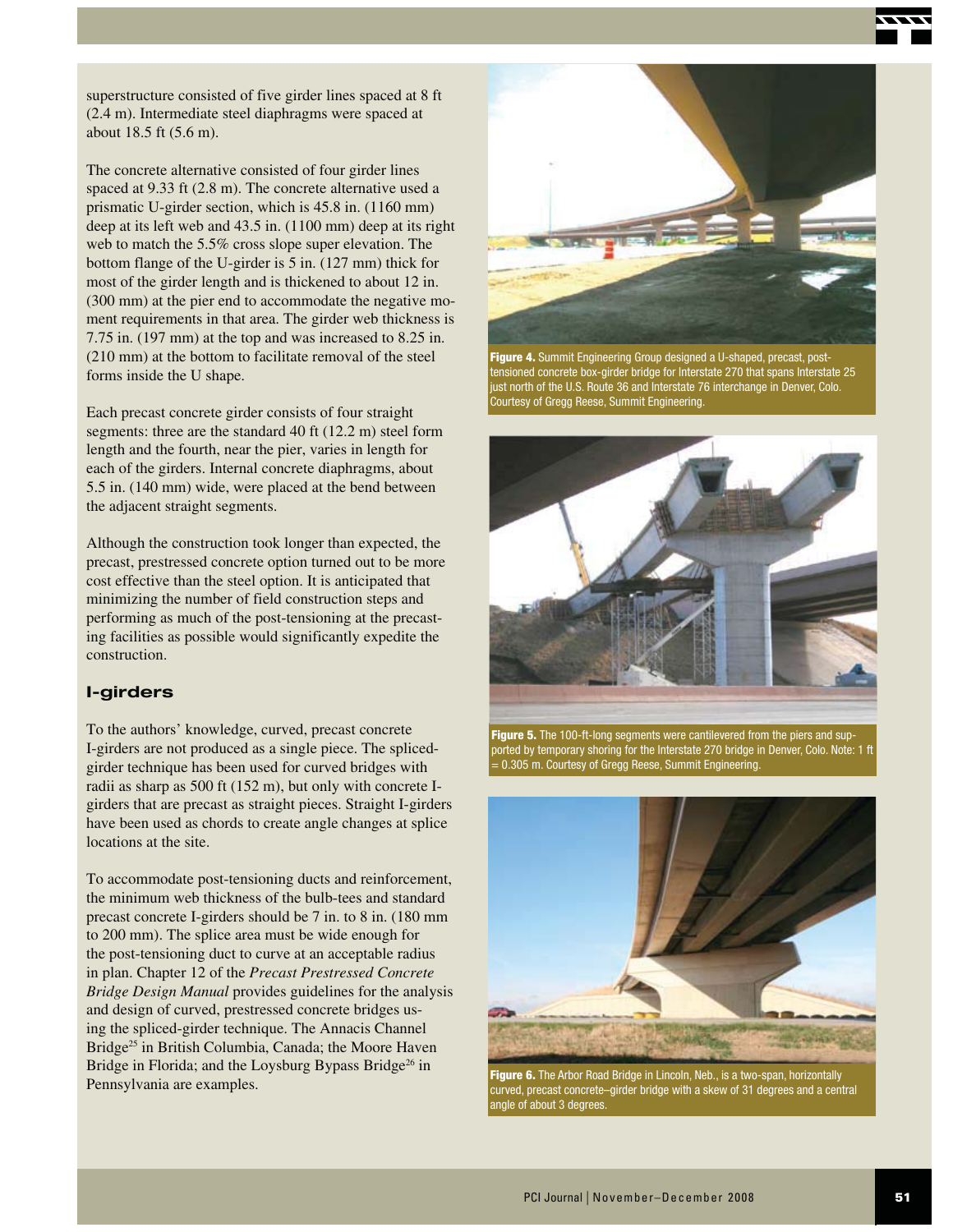

Figure 7. In the proposed horizontal-strand-deviation method, the deviators pull the tendons sideways at predetermined locations to create chord segments along the curve. The deviator supports must be designed to resist the pull forces from the deviators. Note: The drawing is not to scale, and the horizontal curvature is exaggerated.

## **Feasibility of curved, pretensioned I-girders**

The construction of horizontally curved, precast, pretensioned concrete girders is similar to that of straight girders with harped tendons. However, in horizontally curved girders, the steel tendons are pulled horizontally from their straight direction (instead of vertically) using deviators. The steel tendons, which are segmented into chords within the required curvature, should run parallel to the length of each concrete chord. With properly designed deviators and supports, horizontally curved precast concrete girders can be pretensioned in a plant. **Figure 7** illustrates the concept of pretensioning horizontally curved girders. The deviators pull the tendons sideways at predetermined locations to create tendons that are segmented into chords along the curve. The deviator supports must be designed to resist the pull forces from the deviators. As illustrated in **Fig. 8**, the fabrication sequence is the same as that for straight girders.

1. Prestressing: The tendons are laid out in a prestressing bed. A deviator is positioned in the radial direction such that the pull force would bisect the angle at the bend of adjacent chord segments. The pull forces



Figure 8. The fabrication sequence for pretensioning a curved precast concrete girder is the same as for straight girders. Note: The drawing is not to scale, and the camber is exaggerated.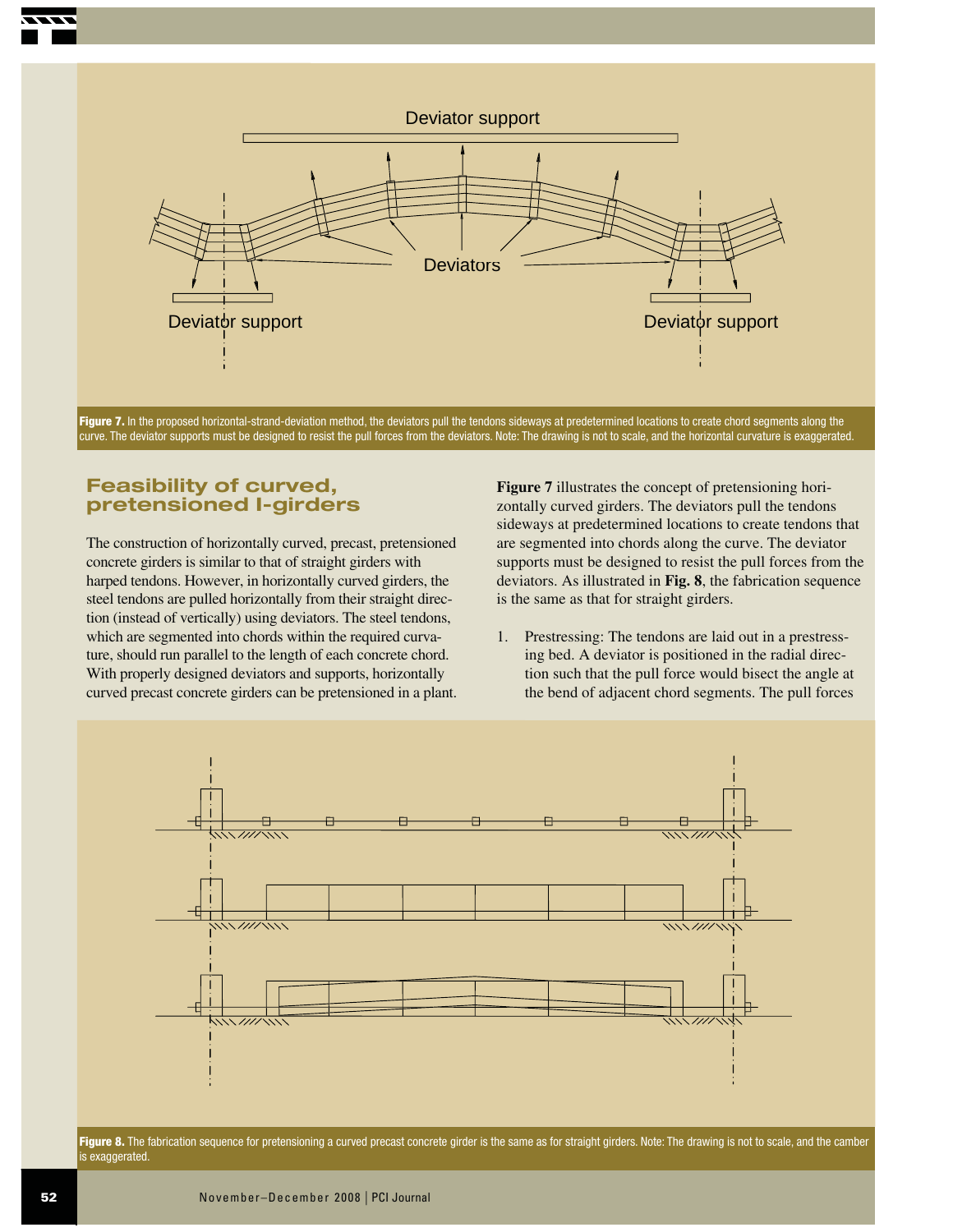

**Figure 9.** This drawing illustrates the plan view of a horizontally curved girder. c.g. = center of gravity.

are determined from the total prestressing force and the geometry of the layout (Fig. 7). Seating losses in the prestressing bed, relaxation losses, friction losses at the support, and losses due to direction change of prestressing force should be accounted for when determining the total prestressing force.

- 2. Placing concrete: Concrete is placed in the forms and cured until the required initial strength is reached.
- 3. Prestress release: The tendons are released from the abutment at the live end of the prestressing bed. The eccentricity of the tendons produces camber in the member. Prestress losses due to deformation of concrete, radial friction, and direction change of tendons may be determined using the conventional procedures.

#### **Geometry of curved girders**

**Figure 9** shows the plan view of a horizontally curved girder. The degree of curvature  $\theta$  can be computed from the span (or chord) length  $L_c$  and the radius of curvature  $R$  of the girder. If a curved bridge girder is made of a series of short straight segments, the location of each segment can be computed from the radius of curvature *R* and the central angle of the segment  $\theta$ . The center of gravity of the girder is located at  $\frac{2}{3}$  of the maximum offset distance *s* between the arc and the chord, which can be approximated using Eq. (1).

$$
s \cong \frac{L_c^2}{8R} \tag{1}
$$

## **Experimental study**

A prestressed concrete beam in the shape of a circular arc made of chord segments was fabricated in the structural research laboratory at the University of Nebraska to illustrate the feasibility of a curved, pretensioned concrete member. A rectangular section instead of an I-section was chosen for simplicity.

#### **Description of the curved beam**

**Figure 10** shows the test beam, which had a 10 in.  $\times$  10 in.  $(254 \text{ mm} \times 254 \text{ mm})$  cross section and a total length of 12 ft (4 m). The test beam, with an *R* of 30 ft (9 m) and a  $\theta$  equal to 22.9 degrees, was made of three straight-chord segments. Steel tendons were pulled from straight lines using deviators to create chord segments with  $\theta$  equal to 7.63 degrees. Two lifting points were located 3 ft (1 m) from either end of the beam.

**Deviators and supports** Each deviator was attached to a 1-in.-diameter (25 mm) threaded rod (**Fig. 11**). The supports, made of two 2 in.  $\times 3^{1/2}$  in.  $\times$   $3/16$  in. (50 mm  $\times$ 89 mm  $\times$  5 mm) steel tubes, were bolted to the prestressing bed to anchor the threaded rods. **Figure 12** shows a closeup image of a deviator.

**Prestressing strands** The test beam was prestressed with four 0.5-in.-diameter (13 mm) prestressing strands of 270 ksi (1860 MPa) tensile strength. The distance from the centroid of the strands to the bottom of the beam was 2 in. (50 mm). The beam was reinforced with two no. 3 (10 M) reinforcing bars at 2 in. (50 mm) from the top of the beam and no. 3 stirrups at 8 in. (200 mm) spacing. Three extra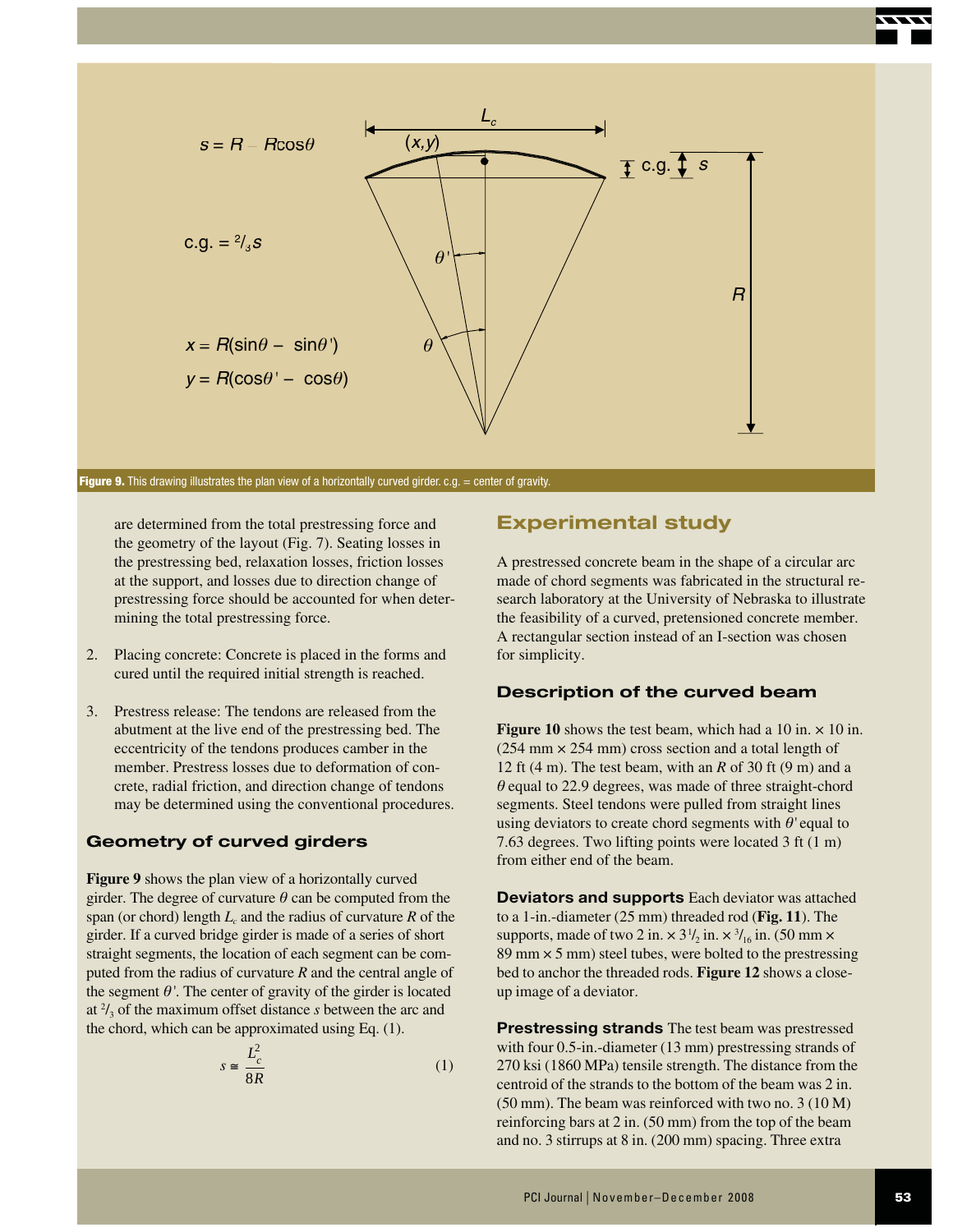



Figure 10. The test beam had an R of 30 ft, and steel tendons were pulled from straight lines using deviators to create chord segments with  $\boldsymbol{\theta}$ <sup>,</sup> equal to 7.63 degrees. Note: 1 in. = 25.4 mm; 1 ft = 0.305 m.



in.-diameter threaded rod. Note:  $1$  in.  $= 25.4$  mm.

stirrups at 2 in. (50 mm) spacing were also used at the support locations (**Fig. 13**).

#### **Prestressing and release**

The strands were stretched using a hydraulic jack to an initial tensile stress  $f_{pi}$  of 202.5 ksi (1397 MPa). **Figure 14** shows the test beam shortly before release of the prestressing force. The strands were released after the beam was cast and cured for 26 hours. On the day of release, three cylinders were tested and the average compressive strength of the concrete  $f_{ci}^{'}$  was 2500 psi (17,000 kPa). After the prestressing strands and the threaded rods were flame cut, the beam was subjected to the self-balanced forces shown in **Fig. 15**. The beam was statically determinate, and the stress resultants due to the eccentricity of prestressing strands were able to be calculated. Each of the three



**Figure 12.** Shown is one of the deviators used on the test beam. Note: 1 in. = 25.4 mm.



**Figure 13.** Three extra stirrups at 2 in. spacing were used at the support locations.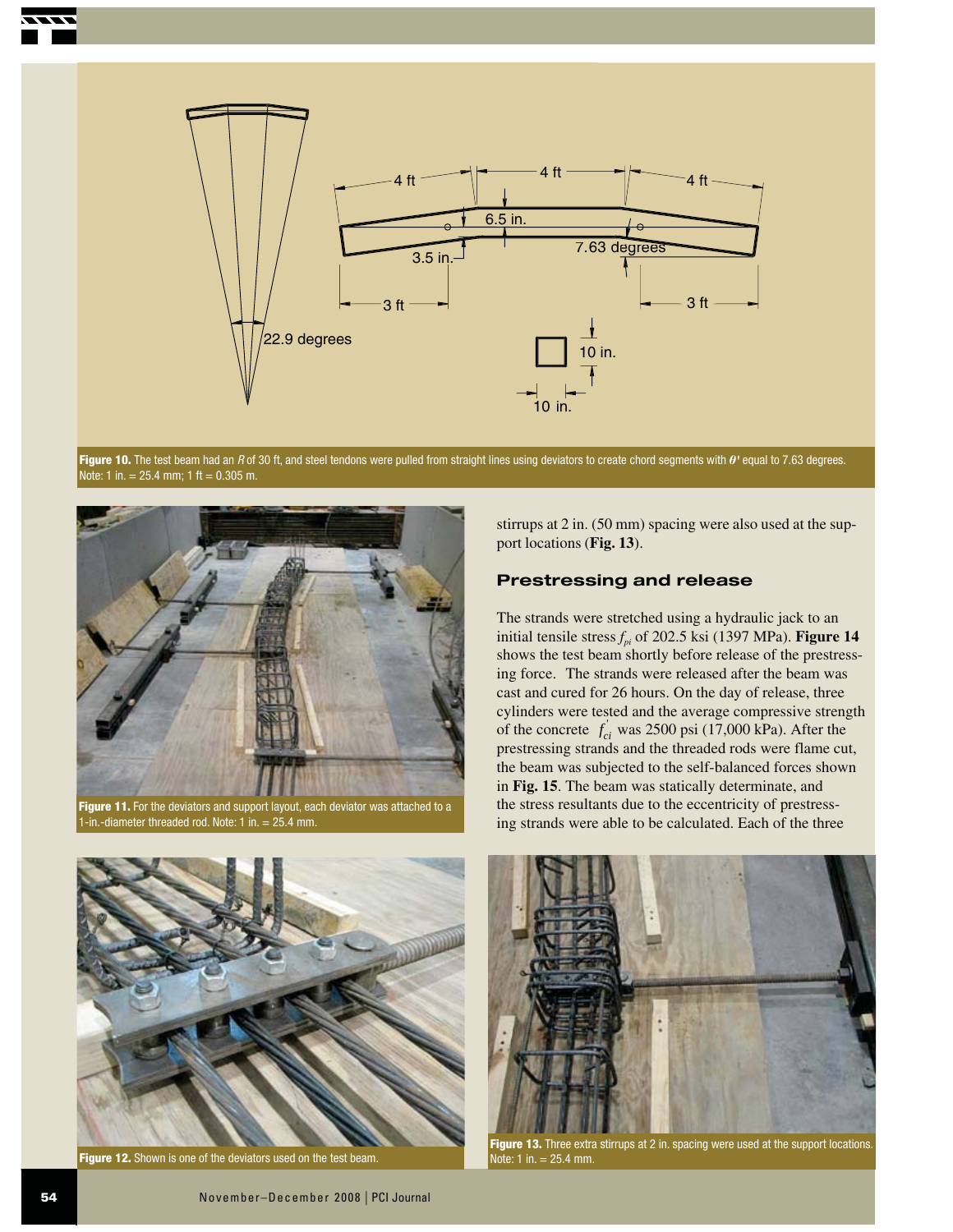



**Figure 14.** The test beam was cured for 26 hours before the prestressing strands were released.

segments was under a compressive axial force of 141 kip (627 kN) and an out-of-plane bending moment of 424 kip-in. (48 kN-m). No in-plane bending or torsional moments were induced. A concentrated torque of 56.4 kip-in. (6.4 kN-m), produced by the release of the 18.8 kip (84 kN) pull force, was necessary for moment equilibrium at the bend of adjacent segments. The camber at midspan was measured to be about 0.75 in. (19 mm).

**Strain readings at release** Four strain gauges, denoted as gauges 1, 2, 3, and 4, were installed on the beam as shown in **Fig. 16**. Gauge 1 was installed on the top face, and gauge 2 was installed on the side face at 2 in. (51 mm) from the bottom of the beam. Both gauges 1 and 2 were placed at 3 ft 8 in. (1.118 m) from the end. Gauges 3 and 4 were installed on the top and the side faces at the midspan, respectively. **Figure 17** presents the strain time histories during the prestressing-force release. The theoretical strains based on mechanics-of-materials equations would be  $360 \times 10^{-6}$  and  $-1031 \times 10^{-6}$  at the locations of gauges 3 and 4, respectively. **Table 1** summarizes the maximum and minimum strain readings with their corresponding approximated stresses, which were calculated using the Popovics equations,<sup>27</sup> and predicted stresses, which were calculated using the AASHTO LRFD specifications' prestress loss analysis procedure.<sup>1</sup>

#### **Lifting**

Two lifting points were installed at 3 ft (0.9 m) from either end of the beam. The beam was lifted by a crane with an inclined chain. The angle between the beam and the chain was 75 degrees (**Fig. 18**). The specimen did not tilt or twist during the lifting. No cracks were observed after lifting.

#### **Discussion**

The fabrication of the curved, precast, pretensioned concrete beam was successful. The specimen had minor cracks due to the stiff deviator supports (namely, the threaded rods). In practice, the deviators should be allowed to move from their supports to minimize potential cracking. The predicted concrete stresses at release using conventional analysis compared well with those computed from straingauge readings.

Experimental results implied that horizontally curved, pretensioned concrete girders can be fabricated using the existing construction techniques. No in-plane bending or torsional moments were induced by the pull forces at the bend of the prestressing strands. However, full-scale experimental investigations are warranted before guidelines for the analysis, design, and construction of horizontally curved, precast, pretensioned concrete girders can be developed.

## **Construction issues**

#### **Fabrication**

The lengths of curved I-girders should be made as long as permissible for cost effectiveness. Constraints include the maximum offset and maximum transportable weight, length, and width; a curved, pretensioned concrete girder with two or three 40-ft-long (12 m) chord segments is generally feasible. During prestressing, sufficient anchoring capacities to carry the pull forces from deviators must be provided by the deviator supports along the prestressing bed. Restraining forces from stiff supports may cause cracking in the girder. Therefore, a flexible support, which could self-adjust for the deflection angle of the prestressing strands and allow the girder to move freely at prestressing-force release, should be used.



**Figure 15.** After the prestressing strands and the threaded rods were flame cut, the beam was subjected to the self-balanced forces. Note: 1 kip = 4.448 kN.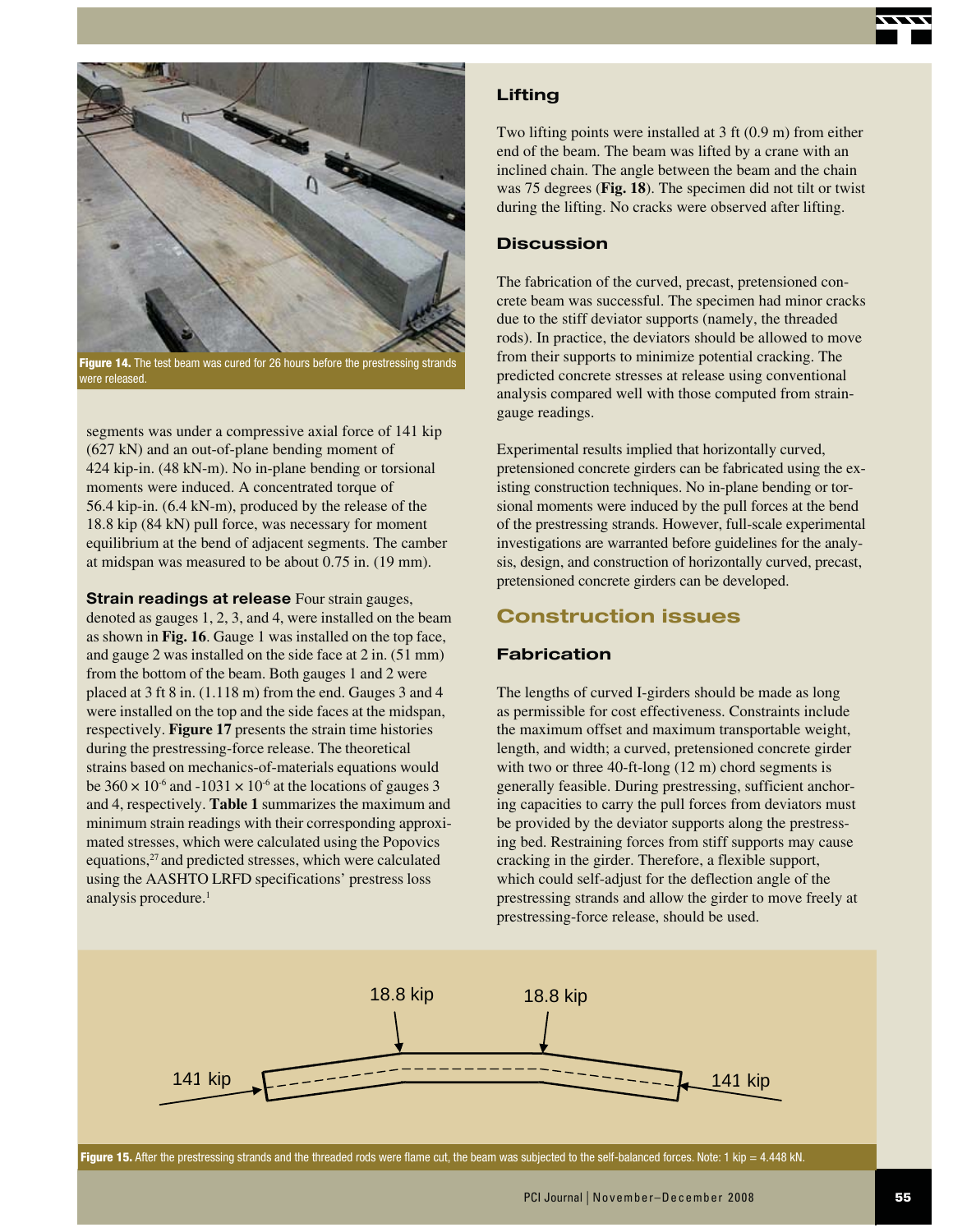

**Figure 16.** Four strain gauges, denoted as gauges 1, 2, 3, and 4, were installed on the beam.

**Deviator design for the NU I-girder Figure 19**  shows a full-scale deviator that was fabricated. The deviator consists of four components:

- five straps containing four layers of rollers,
- a solid round steel tie to hold the straps,
- a holding plate and an end plate to transfer pull force,
- high-strength steel threaded rod to transfer the pull force to the support.

The straps are to be embedded in the bottom flange of the girder and are disposable. All of the other components are reusable. This deviator was designed for a Nebraska Uni-



#### **Figure 17.** This graph presents the strain readings at prestress release.

| Table 1. Concrete strains at prestress transfer |                 |                                           |                |                          |                              |  |  |
|-------------------------------------------------|-----------------|-------------------------------------------|----------------|--------------------------|------------------------------|--|--|
|                                                 |                 | Strain readings $\times$ 10 <sup>-6</sup> |                |                          |                              |  |  |
| Gauge                                           | <b>Location</b> | <b>Maximum</b>                            | <b>Minimum</b> | Approximated stress, ksi | <b>Predicted stress, ksi</b> |  |  |
|                                                 | Top             | 183                                       | $-353$         | 0.94                     | 0.51                         |  |  |
| $\overline{2}$                                  | <b>Bottom</b>   | 6                                         | $-1463$        | $-2.4$                   | $-2.5$                       |  |  |
| 3                                               | Top             | 121                                       | $-30$          | 0.34                     | 0.48                         |  |  |
| $\overline{4}$                                  | <b>Bottom</b>   | $6\phantom{1}$                            | $-1047$        | $-2.1$                   | $-2.3$                       |  |  |

Note: The negative sign denotes compressive, and the positive sign denotes tensile. Approximated stress was calculated using the Popovics equation from "A State-of-the-Art Report: A Review of Stress-Strain Relationships for Concrete" in the ACI Journal. Predicted stress was calculated using the American Association of State Highway and Transportation Officials' LRFD Bridge Design Specifications: 2004 and 2005 Interim Revisions prestress loss analysis procedure.  $1$  ksi = 6.895 MPa.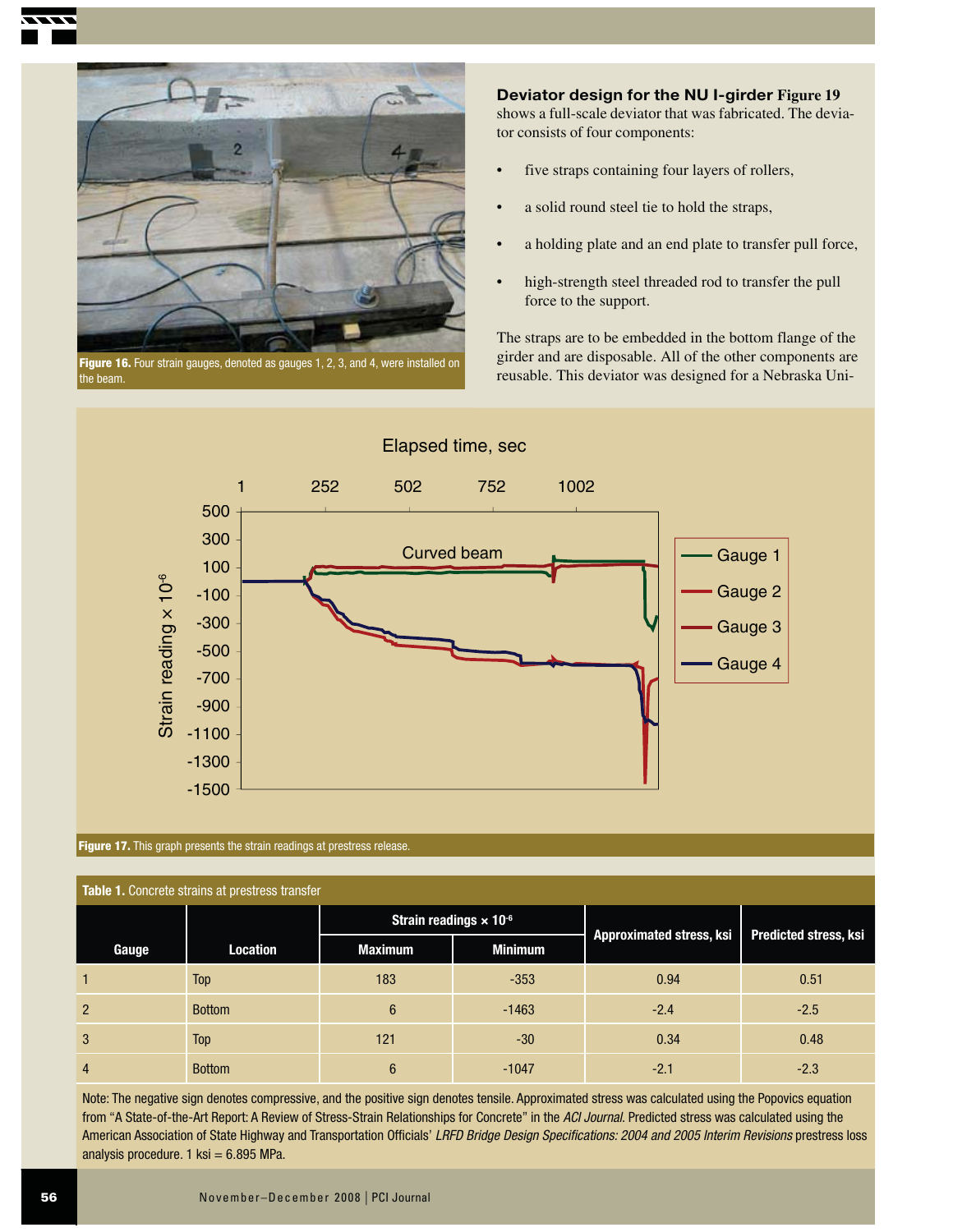



**Figure 18.** Two-point lifting points were installed at 3 ft from either end of the beam and lifted by a crane with a chain, which formed an angle of 75 degrees with the beam and the chain. The beam was lifted by a crane with an inclined chain. Note:  $1 \text{ ft} = 0.305 \text{ m}$ .

versity (NU) I-girder. It can be used to pull up to fifty-four 0.6-in.-diameter (15 mm) prestressing strands.

As shown in **Fig. 20**, an NU I-girder had a chord length of 40 ft (12 m) along a specified radius of curvature of 700 ft (213 m). The central angle of each chord segment was 3.28 degrees. The computed component force on the device from each chord segment was 2.51 kip (11.2 kN). The maximum force from 54 strands was 136 kip (605 kN), which is transferred from the deviator to the support. As shown in **Fig. 21**, a deviator was assumed to be supported by two steel piles cantilevered 1 ft (0.3 m) above the ground. Two 4-ft-long (1.2 m), 1-in.-thick (25 mm), 12-in. wide (300 mm) steel bearing plates were used to carry the 136 kip (605 kN) force.

**Prestressing bed design** The pallet must be designed for at least 96 in. (2440 mm) width of falsework, as shown



**Figure 19.** The prototype deviator for a curved NU I-girder consisted of four components: five straps with four layers of rollers, a solid round steel tie to hold the straps, a holding plate and end plate to transfer pull force, and a high-strength steel threaded rod to transfer the pull force to the support. Note: NU = Nebraska University.

in **Fig. 22**. The horizontal deviator may be installed between two 40-ft-long (12 m) standard forms. If an inside gap of 8 in. (203 mm) is assumed, then an outside gap from 8 in. to 22.62 in. (200 mm to 575 mm) would be required for 0 degrees to 7 degrees of curvature, respectively (**Fig. 23**). The prestressing bed design for two 140-ft-long (43 m) curved girders (Fig. 20) would require a 400-ft-long (122 m) and 15-ft-wide (4.6 m) pallet (**Fig. 24**).

#### **Lifting**

Stability while lifting a curved girder is a major construction issue. Precast, prestressed concrete girders are usually erected by one crane using two lifting points or by two cranes using one lifting point each. The locations of the two lifting points can be found at the intersections of centroidal lines of the section with a horizontal line through the center of gravity (in plan) of the curved girder.



**Figure 20.** This diagram depicts the prestressing bed layout for an NU I-girder with 40-ft-long chords along a specified radius of curvature of 700 ft. Note:  $NU = Nebraska University. 1 ft = 0.305 m.$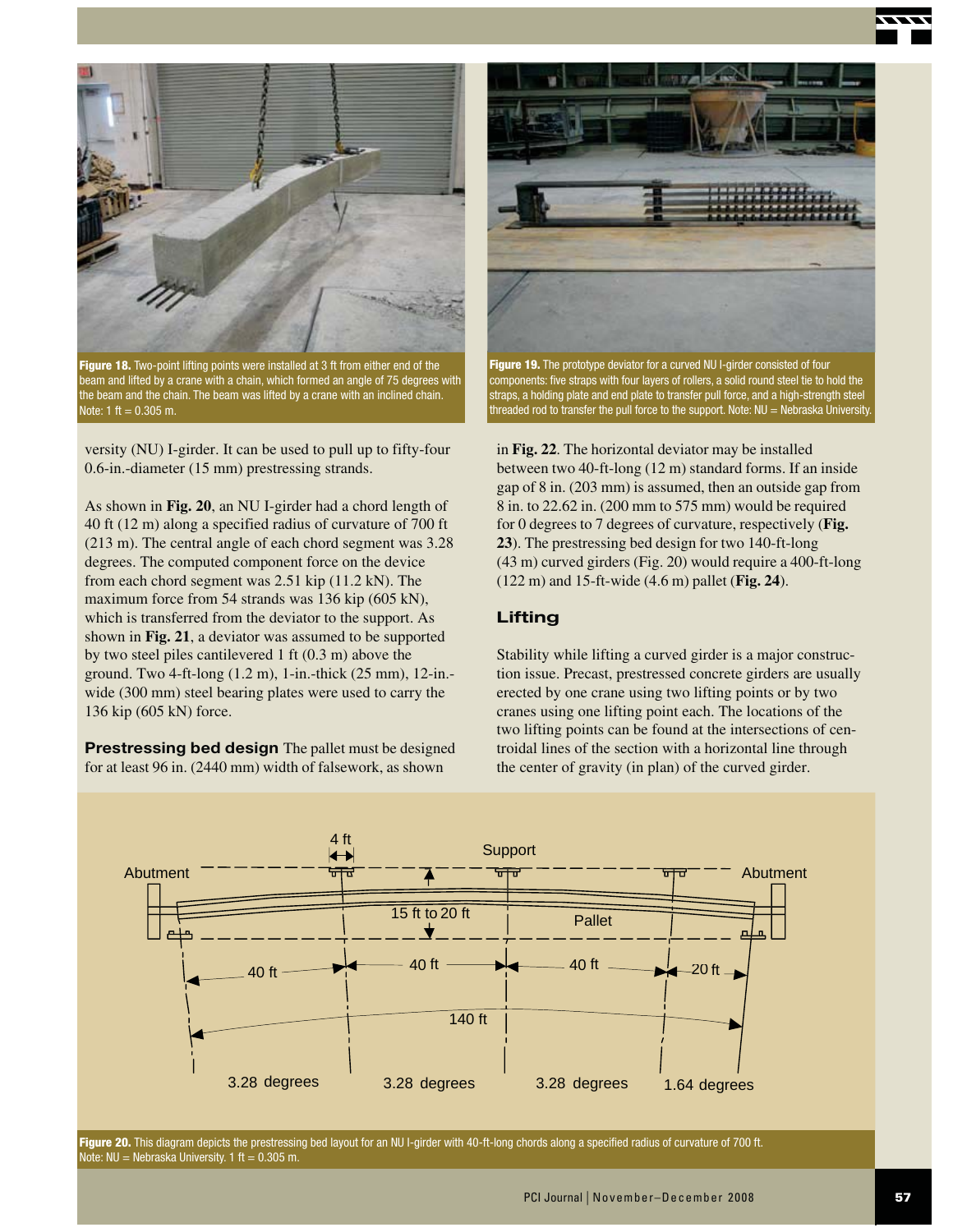

Inclined cables are not recommended for lifting a long beam because the inclined forces in the cables will cause in-plane moment and axial force. During erection, the weight of a horizontally curved girder will produce torsion as the center of gravity of the beam is offset from the centroidal axis of the beam. Therefore, stresses due to a combination of bending and torsion may be excessive and should be checked.

**Figure 26** shows the moment, shear, and torsion that would be produced by the two-point lifting schemes, where the lifting points are assumed to be at the quarter points of the beam length. The torsional moment at either end of the beam is produced by one quarter of the beam weight, while that at midspan is produced by half of the



**Figure 21.** A deviator was assumed to be supported by two steel piles, cantilevered 1 ft above the ground. Note: NU = Nebraska University. W8  $\times$  31 = 8 in.  $\times$  31 lb/ft. 1 in. = 25.4 mm; 1 ft = 0.305 m; 1 lb = 4.448 N.



Figure 22. The cross section with movable side forms had a design requirement of at least a 96 in. width in order to remove the falsework. Note: 1 in. = 25.4 mm.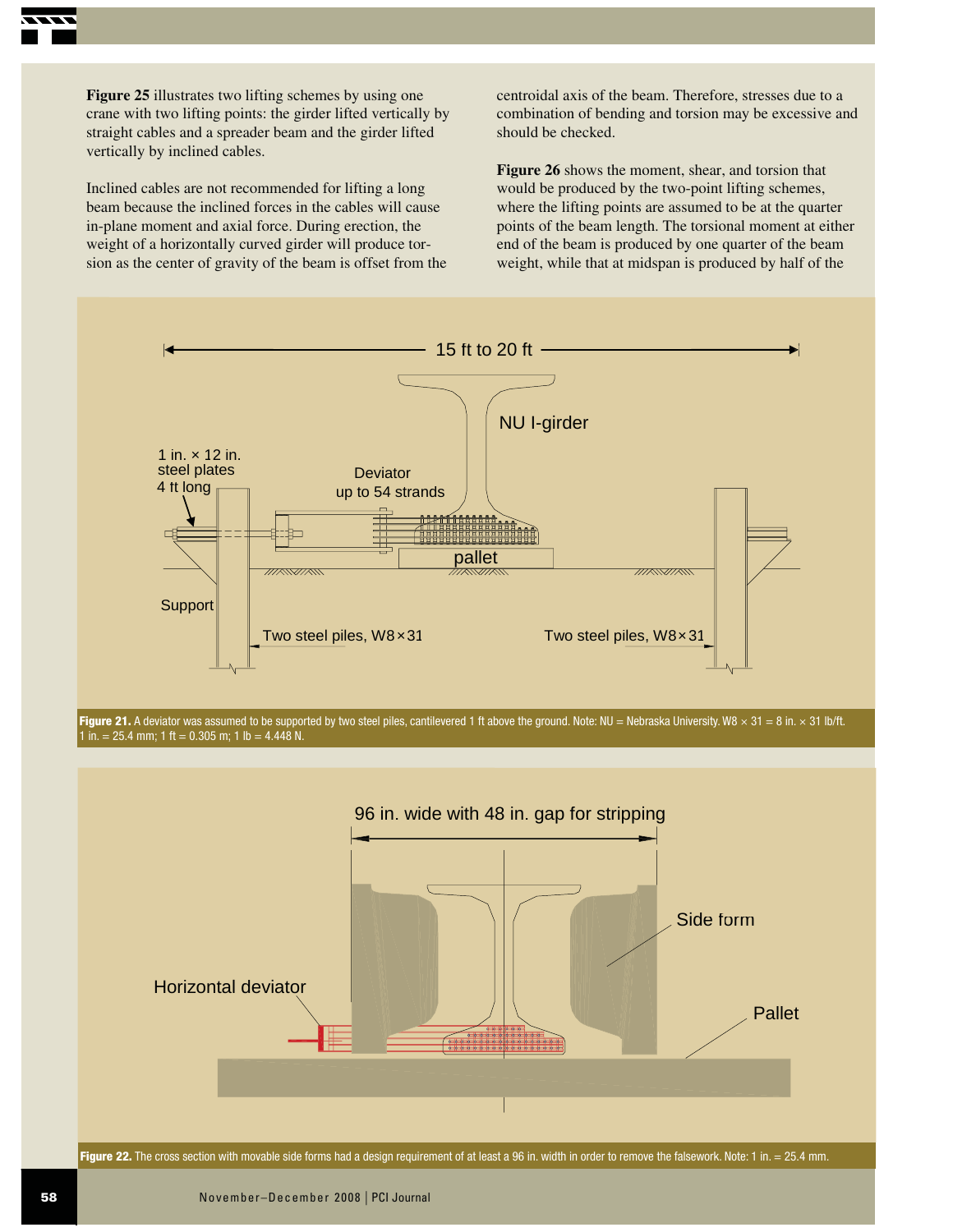

**Figure 23.** This plan view shows the joint form and deviator, which can be installed between two 40-ft-long standard forms. If an inside gap of 8 in. is assumed, then an outside gap from 8 in. to 22.62 in. would be required for 0 degrees to 7 degrees of curvature, respectively. Note: The drawing is not to scale. 1 in. = 25.4 mm; 1 ft = 0.305 m.

beam weight. Therefore, the torsional moments *T* may be calculated as Eq. (2).

$$
T = \left(\frac{w_g L}{4}\right)\left(\frac{s}{3}\right) \tag{2}
$$

where

 $w_g$  = beam self-weight per unit length

 $L =$  length of beam

An allowable tensile stress of  $5\sqrt{f'_\text{ci}}$  may be used for concrete at lifting.

#### **Handling and transportation**

It is generally more economical to ship full-span beams to the site instead of assembling segments on-site. The

maximum span length may be governed by the maximum permissible transportable weight, length, or width. Generally, the only unusual difficulty encountered during handling and transportation of curved I-girders is the support location. It is important to locate the lifting inserts and the support dunnage in a straight-line alignment with the center of gravity of the girder.

#### **Erection**

The weight of a horizontally curved girder would generally cause torsional moments at the supports and along the span. Temporary bracing is often required during erection for lateral stability until the end and intermediate diaphragms are cast. The crane can be released after the girder has gained sufficient lateral stability. The crossbeam spacing recommended in the AASHTO LRFD specifications may also be used for lateral bracing. The sequence of placement of the girders, diaphragms, and crossbeams must be specified on the construction drawings. **Figure 27**



Figure 24. A 400-ft-long prestressing bed and a 15-ft-wide pallet are required to accommodate two 140-ft-long girders with curvatures up to 7 degrees or 700 ft radius. Note:  $1 \text{ ft} = 0.305 \text{ m}$ .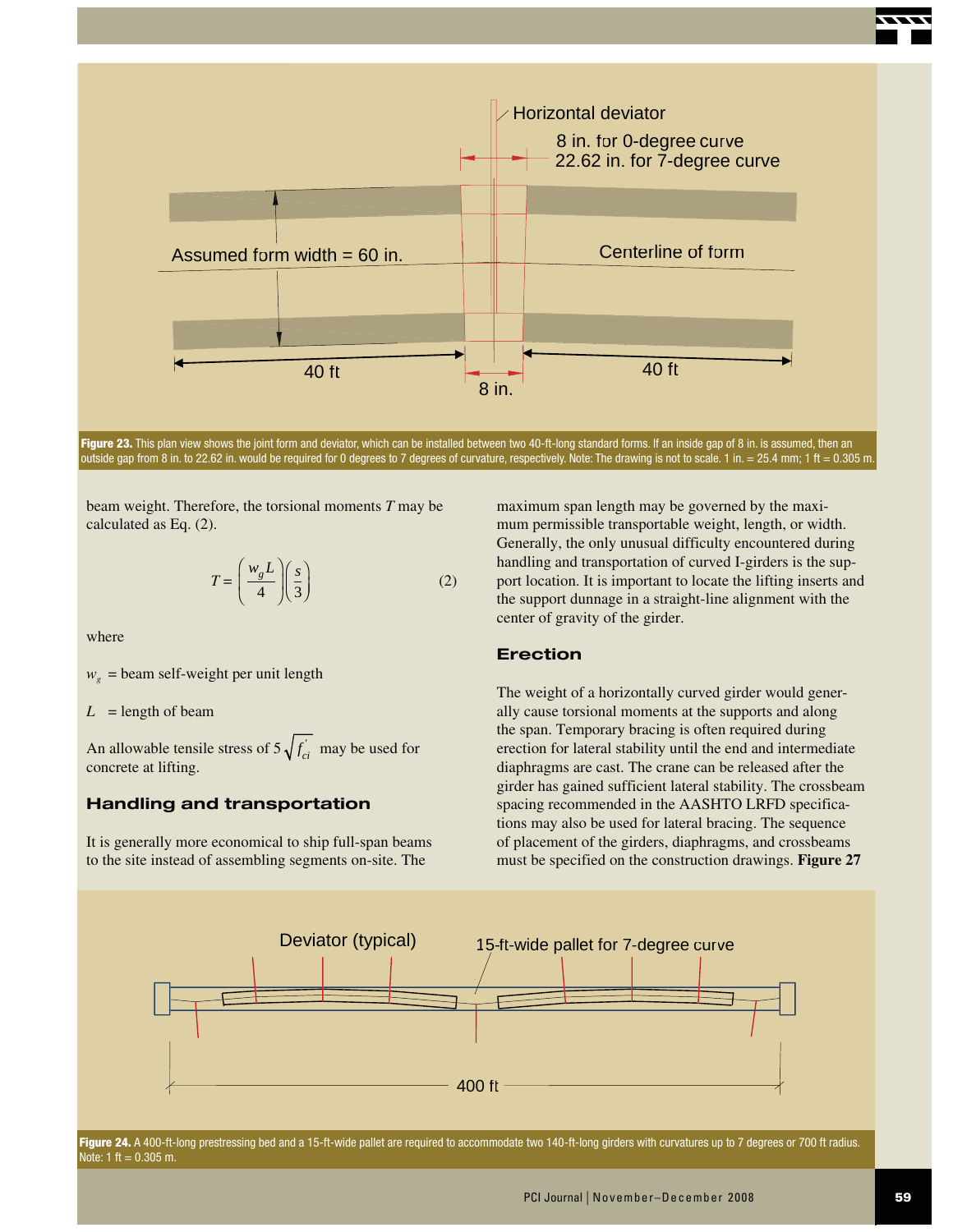

shows the erection sequence proposed for a horizontally curved concrete girder bridge at the Interstate 480 overpass in Omaha, Neb., with a radius of curvature *R* of 533 ft (162 m). The girders would be launched from interior piers and completed with drop-ins.

## **Cost comparisons**

During the design phase of the Arbor Road Bridge in Lincoln, value engineering<sup>4</sup> showed that the original steelplate-girder option cost about 40% more than the projected cost of the curved, precast, prestressed concrete girder option. For the precast concrete girder option, 30% of the cost was for post-tensioning. The cast-in-place bridge deck in the original steel design cost about the same as the precast concrete deck panels and concrete overlay. In terms of overall cost, the concrete alternative was about 25% less than the original steel design.

Based on Fig. 21 and 23, **Table 2** presents the itemized costs for the deviators and supports for the proposed 400-ft-long (122 m) prestressing bed. This represents an initial cost of about \$20,000 for using the pretensioning

scheme, even though the prestressing bed may be used for multiple projects. A hypothetical 280-ft-long (85 m) curved overpass supported by five girder lines is used herein for cost comparison between pretensioning and post-tensioning schemes.

Curved concrete NU I-girders, prestressed with fifty-four 0.6-in.-diameter (15 mm) prestressing strands, were assumed for the discussions. The costs of post-tensioning and pretensioning a 140-ft-long (43 m) curved concrete I-girder were first estimated.

A 0.6-in.-diameter (15 mm) prestressing strand weighs 0.74 lb/ft (1.1 kg/m), and the total weight of 54 strands in a 140-ft-long (43 m) curved concrete I-girder is 5594 lb (2530 kg). The unit cost of post-tensioning, including metal sheath, grouting, anchorage, and labor, is about \$2.50/lb (\$1.13/kg) of strand.

Curved, pretensioned concrete NU I-girders are assumed to be segmented into chord lengths along the specified curvature using the deviators, supports, and prestressing bed proposed in this paper. The unit cost of pretensioning, including anchorage and labor, is about \$0.75/lb (\$0.34/kg) of strand. Thus, the total cost of the post-tensioning option for the overpass would be  $2.50 \times 5594 \times 10 = $140,000$ , while that of the pretensioning option would be  $0.75 \times$  $5594 \times 10 + 20,000 = $62,000$ . This analysis shows that curved, precast, pretensioned concrete I-girders are 50% more economical than the post-tensioned concrete system.

## **Design example**

Without delving into the details, an example is presented to illustrate the steps involved in the preliminary design of curved, precast, pretensioned concrete NU1800 I-girders



**Figure 26.** The bending-, shear-, and torsional-moment diagrams compare the two lifting schemes illustrated in Fig. 25.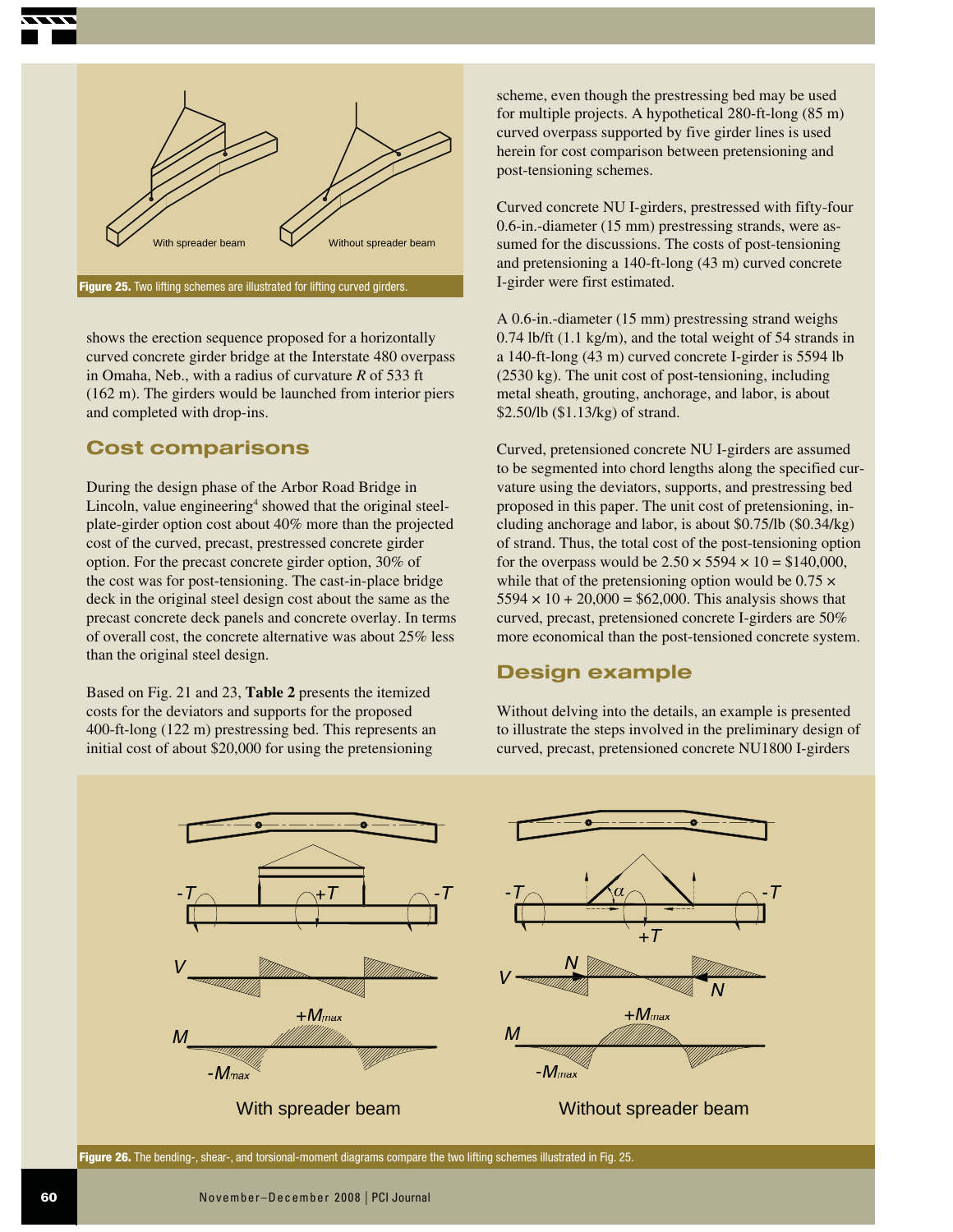

for a two-span bridge. The following parameters are assumed for the bridge:

- The bridge has two  $160$ -ft-long  $(49 \text{ m})$  spans.
- The radius of curvature is  $700$  ft  $(213 \text{ m})$ .
- Each 160 ft beam is subdivided into four 40-ft-long (12 m) chord lengths.
- The curved deck is supported by four I-girder lines spaced at 10 ft (3 m).
- There are two design lanes, and the exterior-to-exterior deck width is 40 ft.
- The girders are 160 ft long, simply supported, and pretensioned for self-weight.
- Two girders are spliced on-site by post-tensioning for each girder line.
- The deck thickness is  $8$  in. (200 mm), and the wearing surface thickness is  $0.5$  in.  $(13 \text{ mm})$ .

#### **Plan geometry**

The bridge is assumed to be on a 700 ft (210 m) radius curve, and the superstructure consists of four NU1800 I-girder lines spaced at 10 ft (3 m). The crossbeams (or internal diaphragms) are placed along radial lines between the girders. The arc-to-chord offset *s* is determined by Eq. (1):

$$
s \approx \frac{L_c^2}{8R} = \frac{160^2}{8(700)} = 4.6 \text{ ft } (1.4 \text{ m})
$$

This exceeds the recommended 1.5 ft (0.46 m). If the beam is subdivided into four chords (**Fig. 28**), the offset will be reduced to 3.5 in. (88 mm). The exterior-to-exterior deck width is 40 ft  $(12 \text{ m})$ , with a 5 ft  $(1.5 \text{ m})$  overhang at the middle of each girder chord segment, as shown in **Fig. 29**.



**Figure 27.** This erection sequence was proposed for a horizontally curved, precast, prestressed concrete girder bridge at the Interstate 480 overpass in Omaha, Neb. Note:  $1 \text{ ft} = 0.305 \text{ m}$ .

#### **Materials**

The material properties required for many of the design calculations are listed for each component:

- $Cast-in-place concrete slab structural thickness =$ 7.5 in. (190 mm) and 28-day design compressive strength  $f'_c = 4.0$  ksi (28 MPa).
- Precast concrete beams' design span  $= 160$  ft (49 m), release concrete strength  $f'_{ci} = 5.8$  ksi (40 MPa), service concrete strength  $f_c = 6.5$  ksi (45 MPa), and concrete unit weight  $w_c = 0.15$  kip/ft<sup>3</sup>  $(2400 \text{ kg/m}^3).$
- Prestressing strands are 0.6-in.-diameter (15 mm), seven-wire, low-relaxation strands with an area = 0.217 in.<sup>2</sup> (140 mm<sup>2</sup>), an ultimate strength  $f_{pu} = 270$  ksi (1860 MPa), an initial prestress  $f_{pi} = 202.5$  ksi (1397 MPa), and a modulus of elasticity  $E_p = 28,500$  ksi (197 GPa).
- Reinforcing bars are no. 3 (10M) mild steel with a yield strength  $f_y = 60$  ksi (414 MPa), a stress at service  $f_s$  = 24 ksi (166 MPa), and a modulus of elasticity  $E_s$  = 29,000 ksi (200 GPa).

| <b>Table 2.</b> Cost of deviators and supports for a typical 400-ft-long prestressing bed |                   |                 |                |  |  |  |  |
|-------------------------------------------------------------------------------------------|-------------------|-----------------|----------------|--|--|--|--|
| <b>Unit</b>                                                                               | Cost per unit, \$ | <b>Quantity</b> | Total cost, \$ |  |  |  |  |
| 1 set                                                                                     | 408               | 9               | 3672           |  |  |  |  |
| 1 set                                                                                     | 246               | 9               | 2214           |  |  |  |  |
| 1 each                                                                                    | 400               | 18              | 7200           |  |  |  |  |
| 1 set                                                                                     | 680               | 9               | 6120           |  |  |  |  |
|                                                                                           |                   |                 | 19,206         |  |  |  |  |
|                                                                                           |                   |                 |                |  |  |  |  |

Note:  $1 \text{ ft} = 0.305 \text{ m}$ .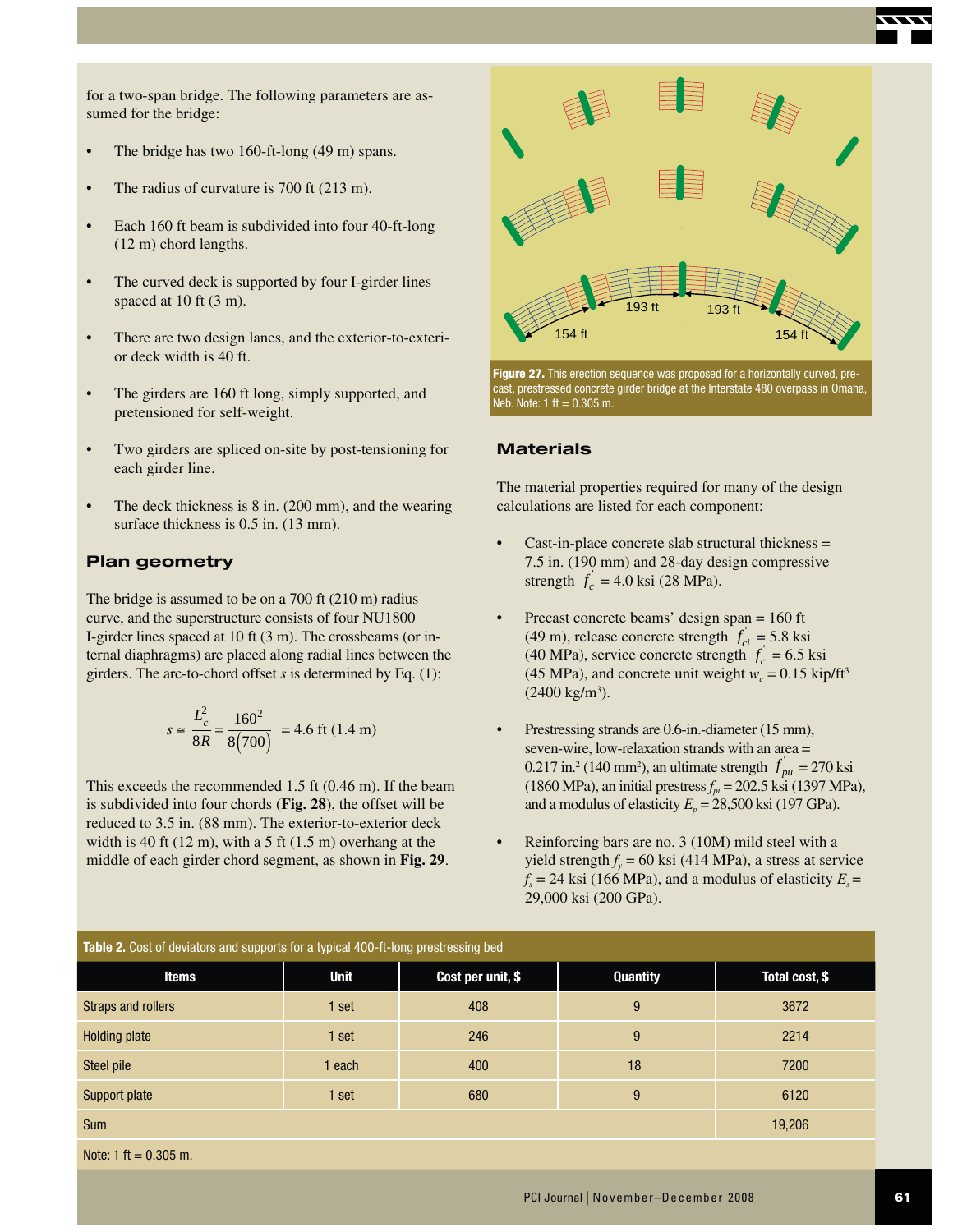

**Figure 28.** Shown is the plan geometry of the design example. Note: The drawing is not to scale. 1 in. = 25.4 mm; 1 ft = 0.305 m.

#### **Fabrication**

NU1800 I-girders are designed according to AASHTO LRFD specifications to act compositely with an 8 in. (200 mm) cast-in-place concrete deck to resist the superimposed dead loads and live loads. In general, the shear force acting on the girder is increased about 25% and moment is increased about 10% compared with those acting on a straight girder design. The superimposed dead loads consist of the railing and a 0.5-in.-thick (13 mm) wearing surface. The cast-in-place concrete haunch over the girder top flange is assumed to be

0.5 in. (13 mm) thick and 48.2 in. (1220 mm) wide. Pretensioning of the NU I-girders can be achieved by using the deviators and the prestressing bed already described in this paper. The total prestressing force is 2110 kip (9390 kN), and each deviator and support must carry a tensile force of 121 kip (539 kN). The stress limits in the concrete may be satisfied by debonding 14 strands at the girder ends, as shown in **Fig. 30**.



Figure 29. This drawing illustrates the bridge cross section at center span of a chord segment for the design example. Note: 1 in. = 25.4 mm; 1 ft = 0.305 m.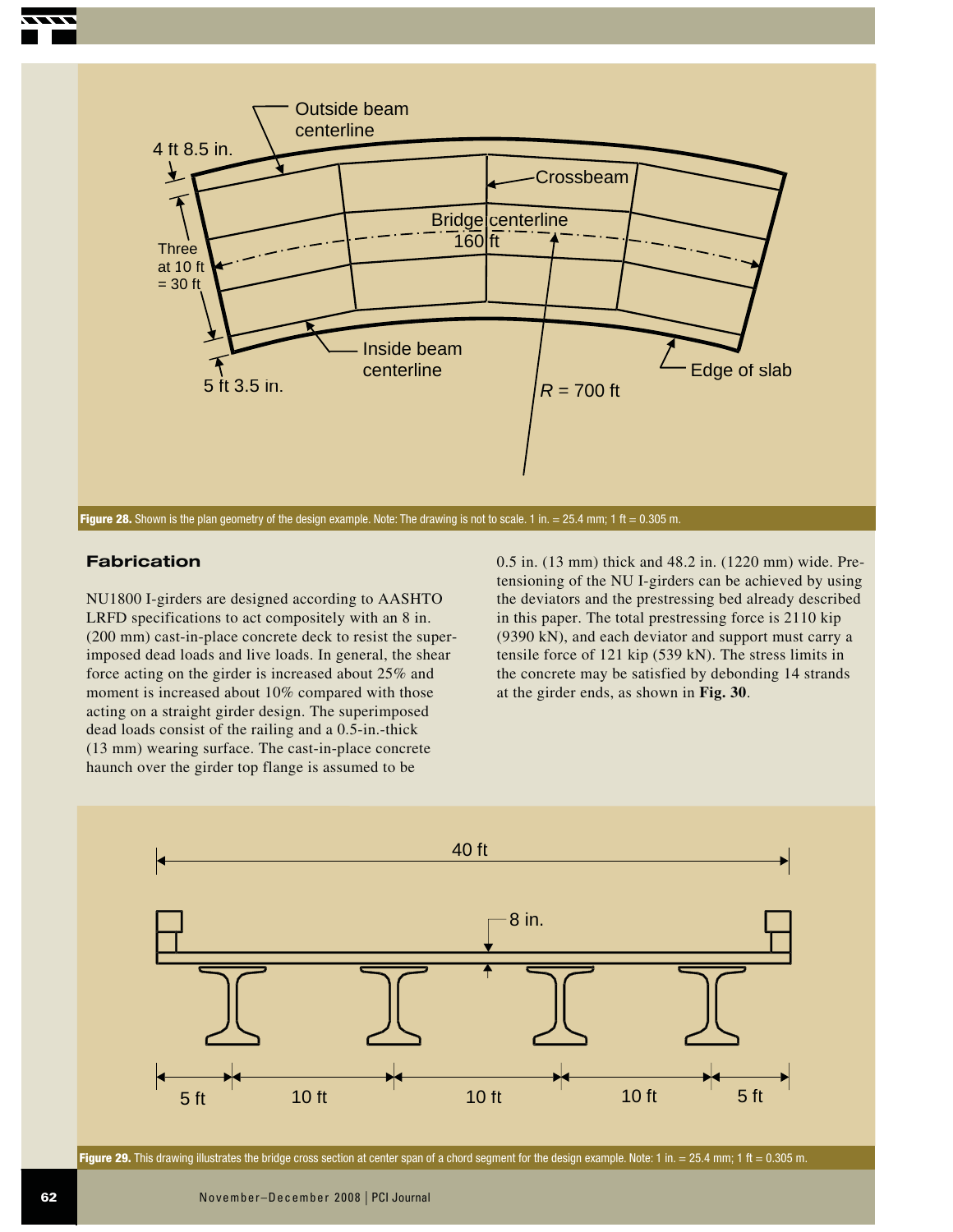



Figure 31. The lifting point locations for the design example were 46 ft 7 in. from the center of gravity. Note: 1 in. = 25.4 mm; 1 ft = 0.305 m.

#### **Handling, transportation, and erection**

On the plan, the pickup and support points must be located on a line through the center of gravity of a curved beam. Based on the geometry, the center of gravity of the 160-ft-long (49 m) girder is located at 20.56 in. (522 mm) from the centerline of the girder. As shown in **Fig. 31**, the center of gravity *B* is within half of the top flange width of NU1800 at 48.2 in. (1220 mm). It is desirable to install the lifting inserts along the girder centerline, and the locations are simply the intersections of the girder centerline with the line passing through the center of gravity of the girder. The lifting points are on either side of the line of symmetry at a distance of 46 ft 7 in. (14.2 m). The width of the curved girder *w* to be accommodated on a transporter can be expressed as Eq. (3).

$$
w = \left(R + \frac{B}{2}\right) - \left(R - \frac{B}{2}\right)\cos\theta\tag{3}
$$

 $R = 700$  ft (213 m)

 $B = 48.2$  in. (1224 mm)

 $\theta = 6.55$  degrees

yielding

$$
w = 8.6
$$
 ft (2.6 m)

This is less than the maximum allowable width for oversized shipment of 14.5 ft (4.5 m). The total weight of the girder is

893 lb/ft  $\times$  160 ft = 142,880 lb = 143 kip (636 kN)

Special 13-axle transporters with a cab for a steerable rear dolly will be required to allow a maximum shipping weight<sup>24</sup> of 314 kip (1397 kN). Other considerations, including turning radius, maximum posted weights along the route, and maximum grade crossings, must be planned.

where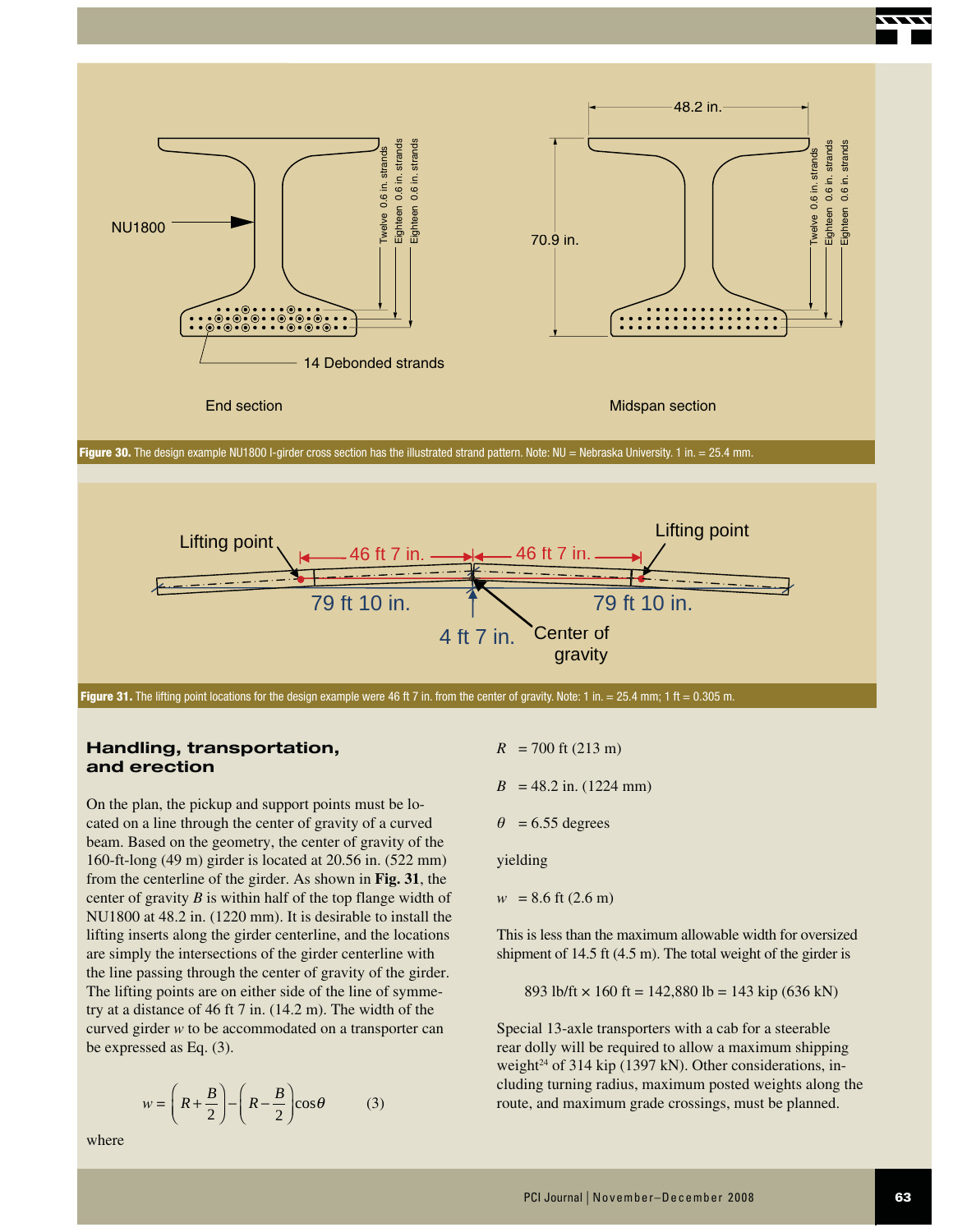Temporary bracings are required during the erection of a single curved girder to resist the torsional moment  $M_t$  at the ends of a simple-span curved beam due to its self-weight,<sup>23</sup> which can be calculated from Eq. (4).

$$
M_t = \frac{WL^2}{24R} = \frac{142.88(160^2)}{24(700)} = 218 \text{ kip-fit} (296 \text{ kN-m}) \quad (4)
$$

The torsional moment can be easily resisted by anchoring the girder bottom flanges at abutments and piers. In curved bridges, crossbeams or diaphragms should be designed for the shears and moments resulting from the direction change of the primary moments in the girder at the crossbeams. The longitudinal forces in the bottom flange of a girder line have a transverse component at the location of a crossbeam, similar to the deviator force. The crossbeam must be deep enough to brace the bottom flange to resist this component. Once the girders are braced together and ready to receive the deck, one can proceed as if erecting a curved steel-plate girder bridge.

## **Conclusion**

Can precast concrete girders be used on a curved alignment? How much would it cost relative to a steel-girder design? Which prestressing scheme, pretensioned or posttensioned concrete systems or a combination of both, is more cost effective? These are the questions often posed by bridge designers. The objectives of this study are to summarize current practice and to assess the feasibility of using curved, precast, pretensioned concrete I-girders for bridge construction. The significant findings from this investigation are summarized as follows:

- Straight precast, prestressed concrete girders and curved deck edges are routinely constructed as chords for horizontally curved alignments in the United States. Post-tensioning may be required if it is desired to have the spans continuous for deck weight.
- Curved, precast, post-tensioned concrete bridges have recently been used successfully. Splicing partial-span segments helped to make a girder look curved. For curvatures less than 3 degrees, a curved bridge with 20-ft-long (6 m) straight-chord girders would appear as a smooth curve. For sharper curvatures, most designers exclusively use curved steel girders.
- Curved, precast, pretensioned concrete bridges have been in common practice in the Netherlands for more than a decade. Box and bathtub girders are preferred for their better torsional rigidity than that of I-girders. Curved, precast, pretensioned concrete bridges are nonexistent in the United States.
- Experimental results showed that a precast, preten-

sioned concrete beam that is segmented into chord lengths along a curvature can be easily prefabricated. It is feasible to use existing facilities at precast concrete plants to produce full-span, curved, pretensioned concrete I-girders using the deviators and supports proposed in this study. The span range of curved girders can be readily extended using the existing splicing and post-tensioning techniques.

- Preliminary cost analysis has indicated that using curved, precast, pretensioned concrete I-girders has the potential to become the most cost-effective curved-bridge design alternative.
- The design example illustrates that using long-bed, precast, pretensioned concrete I-girder production for curved bridge construction is highly feasible.

## **References**

- 1. American Association of State Highway and Transportation Officials (AASHTO). *LRFD Bridge Design Specifications: 2004 and 2005 Interim Revisions*. 3rd ed. Washington, DC: AASHTO.
- 2. Barnoff, R. M., G. Nagle, M. G. Suarez, L. F. Geschwindner, H. W. Merz, and H. H. West. 1984. Design, Fabrication, and Erection of a Curved, Prestressed Concrete Bridge with Continuous Girders. *Transportation Research Record*, No. 950, V. 1: pp. 136–140.
- 3. Endicott, W. A. 2005. A Fast Learning Curve. *Ascent* (summer): pp. 36–49.
- 4. Sun, C., S. A. Hennessey, M. S. Ahlman, and M. K. Tadros. 2007. Value Engineering Arbor Road Bridge with Curved Precast Concrete Girders. *PCI Journal*, V. 52, No. 2 (March–April): pp. 94–106.
- 5. McManus, P. F., G. A. Nasir, and C. G. Culver. 1969. Horizontally Curved Steel I-Girder State-of-the-Art Analysis Methods. *Journal of the Structural Division,* V. 95, No. ST5 (May): pp. 853–870.
- 6. Zureick, A., and R. Naqib. 1999. Horizontally Curved Steel I-Girder State-of-the-Art Analysis Methods. *Journal of Bridge Engineering*, V. 4, No. 1 (February): pp. 38–47.
- 7. Bares, R., and C. Massonnet. 1968. *Analysis of Beam Grids and Orthotropic Plates by the Guyon-Massonnet-Bares Method*. London, UK: Crosby Lockwood & Son Ltd.
- 8. Rowe, R. E. 1962. *Concrete Bridge Design*. New York, NY: John Wiley & Son Inc.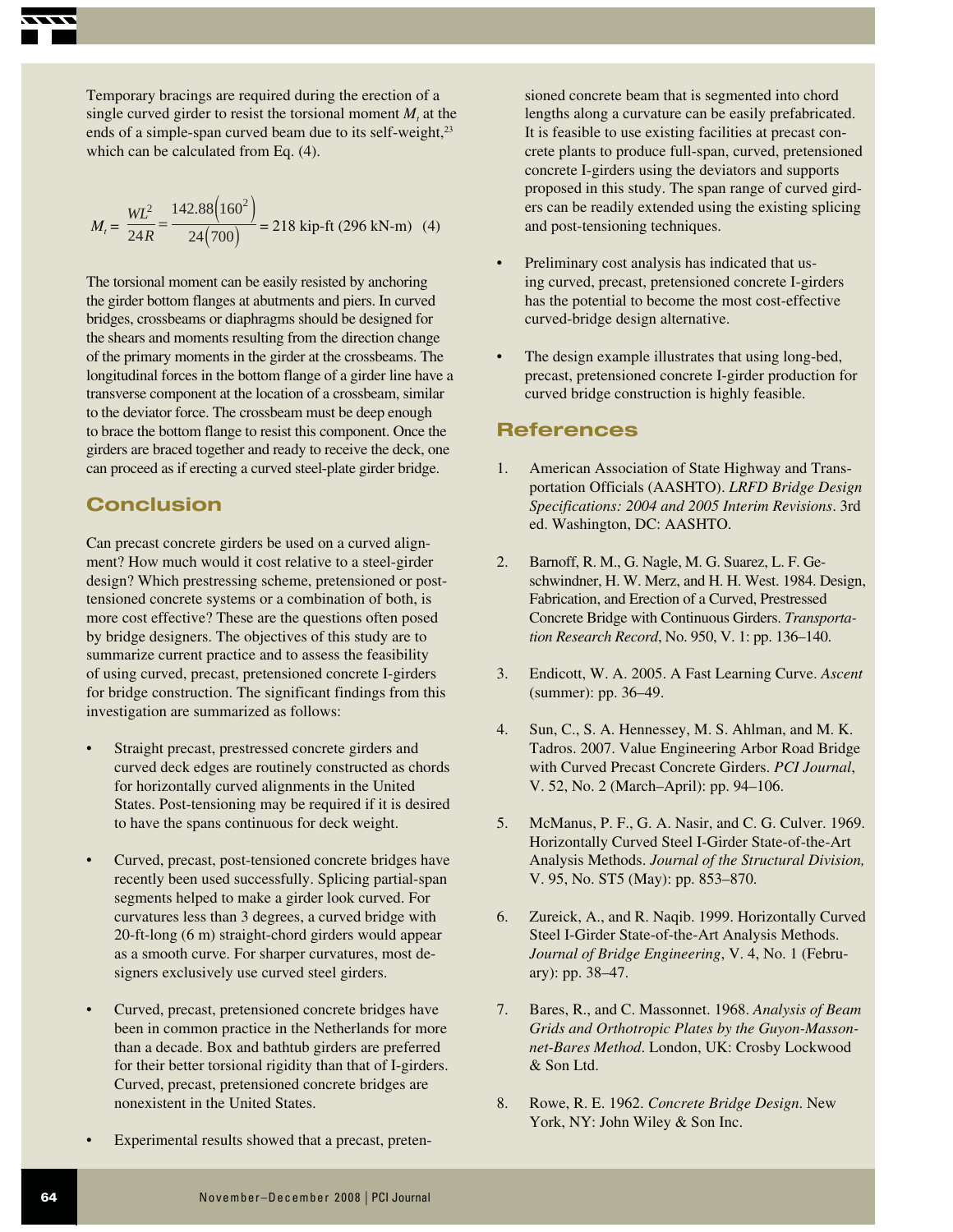

- 9. Jaeger, L. G., and B. Bakht. 1982. The Grillage Analogy in Bridge Analysis. *Canadian Journal of Civil Engineering*, V. 4: pp. 224–235.
- 10. Hambly, E. C. 1976. *Bridge Deck Behavior*. New York, NY: John Wiley & Son Inc.
- 11. West, R. 1973. *C&CA/CIRIA Recommendations on the Use of Grillage Analysis for Slab and Pseudo-slab Bridge Decks*. Publication 46.017. London, UK: Cement and Concrete Association.
- 12. Zokaie, T., T. A. Osterkamp, and R. A. Imbsen. 1991. *Distribution of Wheel Loads on Highway Bridges*. National Cooperative Highway Research Program (NCHRP) report 12-26.
- 13. Heins, C. P. 1976. *Applied Plate Theory for the Engineer*. Lexington, MA: Lexington Books, D. C. Heath & Co.
- 14. Bell, L. C., and C. P. Heins. 1970. Analysis of Curved Girder Bridges. *Journal of the Structural Division*, V. 96, No. ST8 (August): pp. 1657–1673.
- 15. Meyer, C., and A. C. Scordelis. 1971. Analysis of Curved Folded Plate Structures. *Journal of the Structural Division,* V. 97, No. ST10 (October): pp. 2459–2479.
- 16. Cheung, Y. K. 1976. *Finite Strip Method in Structural Analysis*. New York, NY: Pergamon Press.
- 17. Loo, Y. C., and A. R. Cusens. 1978. *The Finite-Strip Method in Bridge Engineering*. Cement and Concrete Association.
- 18. National Steel Bridge Alliance (NSBA). 1996. V-Load Analysis*.* In *Highway Structures Design Handbook*. 2nd ed. V. 1. Chicago, IL: NSBA.
- 19. Tung, D. H. H., and R. S. Fountain. 1970. Approximate Torsional Analysis of Curved Box Girders by the M/R-Method. *AISC Engineering Journal*, V. 7, No. 3 (July): pp. 65–74.
- 20. AASHTO. 2003. *AASHTO Guide Specifications for Horizontally Curved Steel Highway Bridges*. Washington, DC: AASHTO.
- 21. NCHRP. 1999. *Improved Design Specifications for Horizontally Curved Steel Girder Highway Bridges*. Report 424. Washington, DC: NCHRP.
- 22. NCHRP. 2006. *Development of LRFD Specifications for Horizontally Curved Steel Girder Bridges*. Report 563. Washington, DC: NCHRP.
- 23. PCI Bridge Design Manual Steering Committee. 1997. Chapter 12: Curved and Skewed Bridges. In *Precast Prestressed Concrete Bridge Design Manual*. Chicago, IL: PCI.
- 24. ABAM Engineers Inc. 1998. Precast Prestressed Concrete Horizontally Curved Bridge Beams. *PCI Journal*, V. 33, No. 5 (September–October): pp. 50–95.
- 25. PCI. 1988. Annacis Channel East Bridge. *PCI Journal*, V. 33, No. 1 (January–February): pp. 148–157.
- 26. Endicott, W. A. 1999. Bridge's Complex Curves Preserve Historic Site. *Ascent* (winter): pp. 30–33.
- 27. Popovics, S. 1970. A State-of-the-Art Report: A Review of Stress-Strain Relationships for Concrete. *ACI Journal*. V. 67, No. 3 (March): pp. 243–248.

## **Notation**

- $B =$  half of the top flange width of the girder
- $E_p$  = modulus of elasticity of prestressing steel
- $E<sub>s</sub>$  = modulus of elasticity of mild-steel reinforcement
- $f_{pi}$  = initial tensile stress of prestressing steel
- $f_s$  = stress at service of mild-steel reinforcement
- $f_y$  = yield strength of mild-steel reinforcement
- *f c* = concrete compressive strength
- $f'_{ci}$  = average compressive strength of the concrete at release
- $f'_{pu}$  = ultimate strength of prestressing steel
- $L =$  girder span length
- $L_c$  = chord segment length
- $M_t$  = torsional moment
- $R$  = radius of curvature of the girder
- *s* = maximum offset between the arc and the chord
- $w =$  width of curved girder to be accommodated on a transporter
- $w_c$  = unit weight of concrete
- $w_e$  = girder weight per unit length